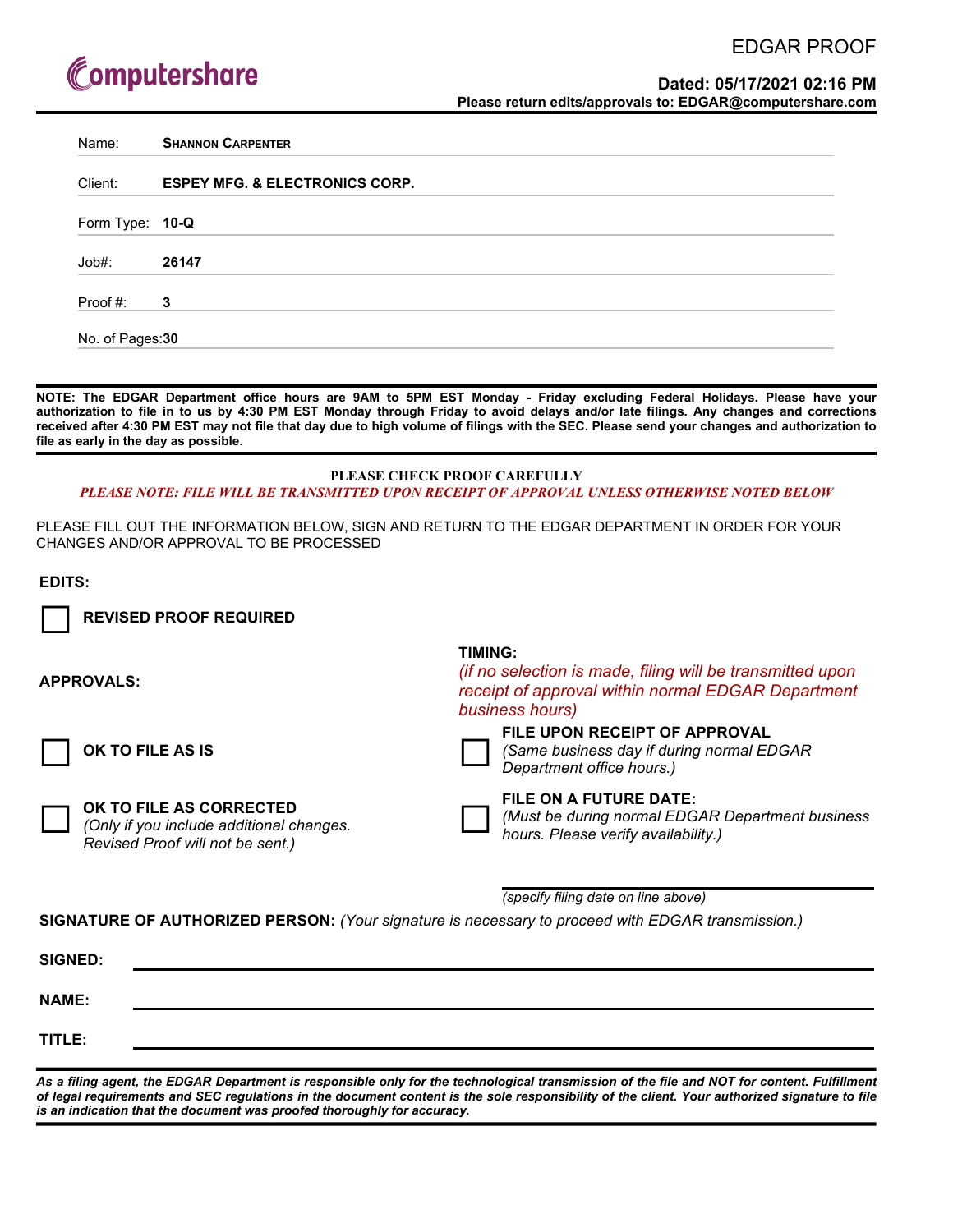## **Submission Data File**

| <b>General Information</b>                    |                                           |  |  |  |  |
|-----------------------------------------------|-------------------------------------------|--|--|--|--|
| Form Type*                                    | $10-Q$                                    |  |  |  |  |
| <b>Contact Name</b>                           | Computershare                             |  |  |  |  |
| <b>Contact Phone</b>                          | 732-512-3048                              |  |  |  |  |
| Filer Accelerated Status*                     | Not Applicable                            |  |  |  |  |
| <b>Filer File Number</b>                      |                                           |  |  |  |  |
| Filer CIK*                                    | 0000033533 (ESPEY MFG & ELECTRONICS CORP) |  |  |  |  |
| Filer CCC*                                    | **********                                |  |  |  |  |
| Filer is Shell Company*                       | N                                         |  |  |  |  |
| Filer is Smaller Reporting Company            | Yes                                       |  |  |  |  |
| Confirming Copy                               | N <sub>o</sub>                            |  |  |  |  |
| Notify via Website only                       | No                                        |  |  |  |  |
| Return Copy                                   | N <sub>o</sub>                            |  |  |  |  |
| SROS*                                         | <b>NYSE</b>                               |  |  |  |  |
| Period*                                       | $03 - 31 - 2021$                          |  |  |  |  |
| <b>Emerging Growth Company</b>                | No                                        |  |  |  |  |
| Elected not to use extended transition period | No                                        |  |  |  |  |
| (End General Information)                     |                                           |  |  |  |  |

| <b>Document Information</b>    |                               |  |  |  |
|--------------------------------|-------------------------------|--|--|--|
| File Count*                    | 12                            |  |  |  |
| Document Name 1*               | $form10q-26147$ esp.htm       |  |  |  |
| Document Type 1*               | $10-Q$                        |  |  |  |
| <b>Document Description 1</b>  | $10-Q$                        |  |  |  |
| Document Name 2*               | $ex31-1.htm$                  |  |  |  |
| Document Type 2*               | EX-31.1                       |  |  |  |
| <b>Document Description 2</b>  | EX-31.1                       |  |  |  |
| Document Name 3*               | $ex31-2.htm$                  |  |  |  |
| Document Type 3*               | EX-31.2                       |  |  |  |
| <b>Document Description 3</b>  | EX-31.2                       |  |  |  |
| Document Name 4*               | $ex32-1.htm$                  |  |  |  |
| Document Type 4*               | EX-32.1                       |  |  |  |
| <b>Document Description 4</b>  | EX-32.1                       |  |  |  |
| Document Name 5*               | $ex32-2.htm$                  |  |  |  |
| Document Type 5*               | EX-32.2                       |  |  |  |
| Document Description 5         | EX-32.2                       |  |  |  |
| Document Name 6*               | image_001.jpg                 |  |  |  |
| Document Type 6*               | <b>GRAPHIC</b>                |  |  |  |
| Document Description 6         | Graphic                       |  |  |  |
| Document Name 7*               | esp-20210331.xml              |  |  |  |
| Document Type 7*               | <b>EX-101.INS</b>             |  |  |  |
| <b>Document Description 7</b>  | <b>XBRL</b> Instance File     |  |  |  |
| Document Name 8*               | esp-20210331.xsd              |  |  |  |
| Document Type 8*               | $EX-101$ . SCH                |  |  |  |
| <b>Document Description 8</b>  | <b>XBRL</b> Schema File       |  |  |  |
| Document Name 9*               | esp-20210331 cal.xml          |  |  |  |
| Document Type 9*               | $EX-101.CAL$                  |  |  |  |
| Document Description 9         | <b>XBRL</b> Calculation File  |  |  |  |
| Document Name 10*              | esp-20210331 def.xml          |  |  |  |
| Document Type 10*              | <b>EX-101.DEF</b>             |  |  |  |
| Document Description 10        | <b>XBRL</b> Definition File   |  |  |  |
| Document Name 11*              | esp-20210331 lab.xml          |  |  |  |
| Document Type 11*              | $EX-101.LAB$                  |  |  |  |
| <b>Document Description 11</b> | <b>XBRL</b> Label File        |  |  |  |
| Document Name 12*              | esp-20210331 pre.xml          |  |  |  |
| Document Type 12*              | <b>EX-101.PRE</b>             |  |  |  |
| <b>Document Description 12</b> | <b>XBRL</b> Presentation File |  |  |  |
|                                | (End Document Information)    |  |  |  |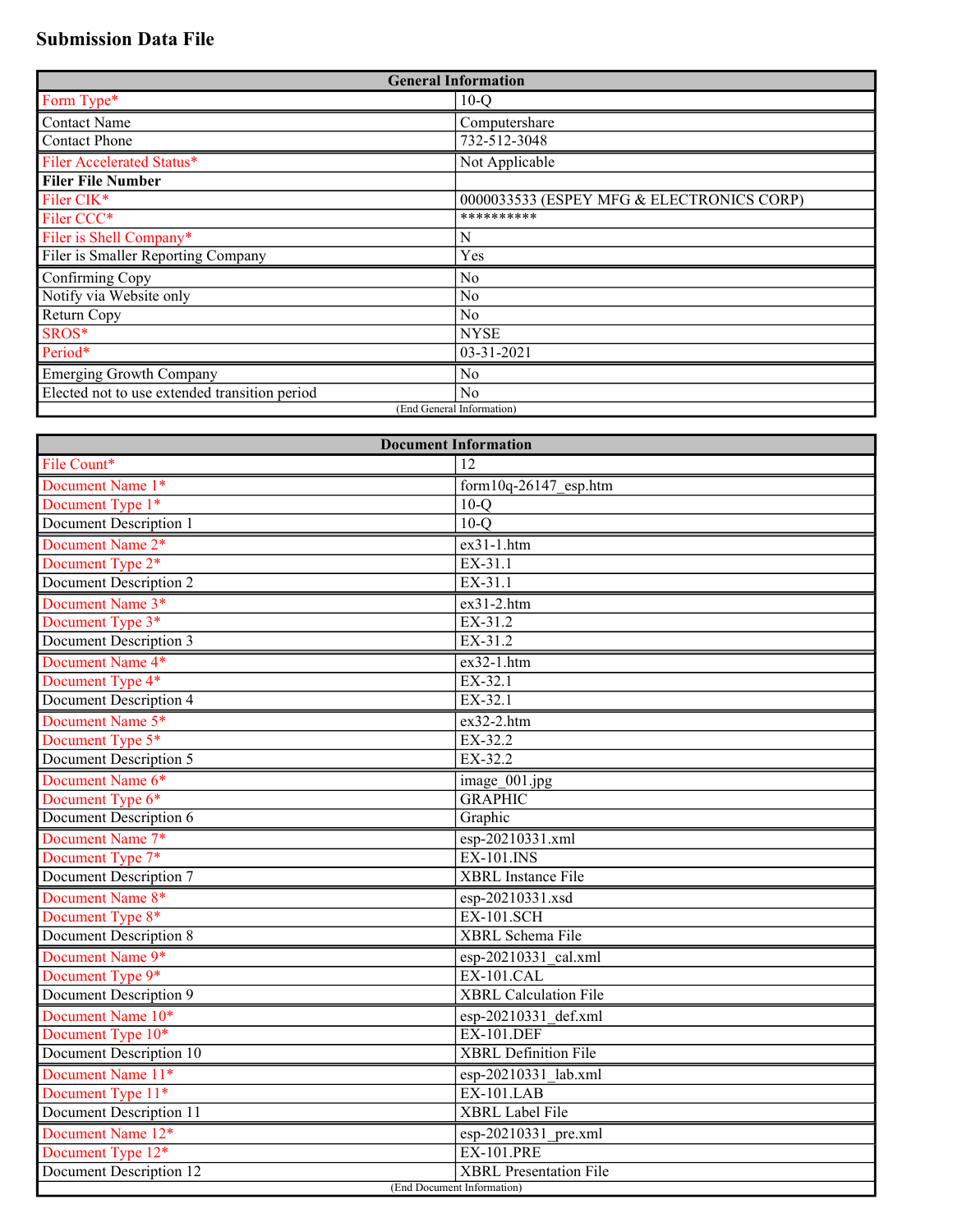| <b>Notifications</b>    |                              |  |  |
|-------------------------|------------------------------|--|--|
| Notify via Website only | No                           |  |  |
| E-mail 1                | $edgar(a)$ computershare.com |  |  |
| (End Notifications)     |                              |  |  |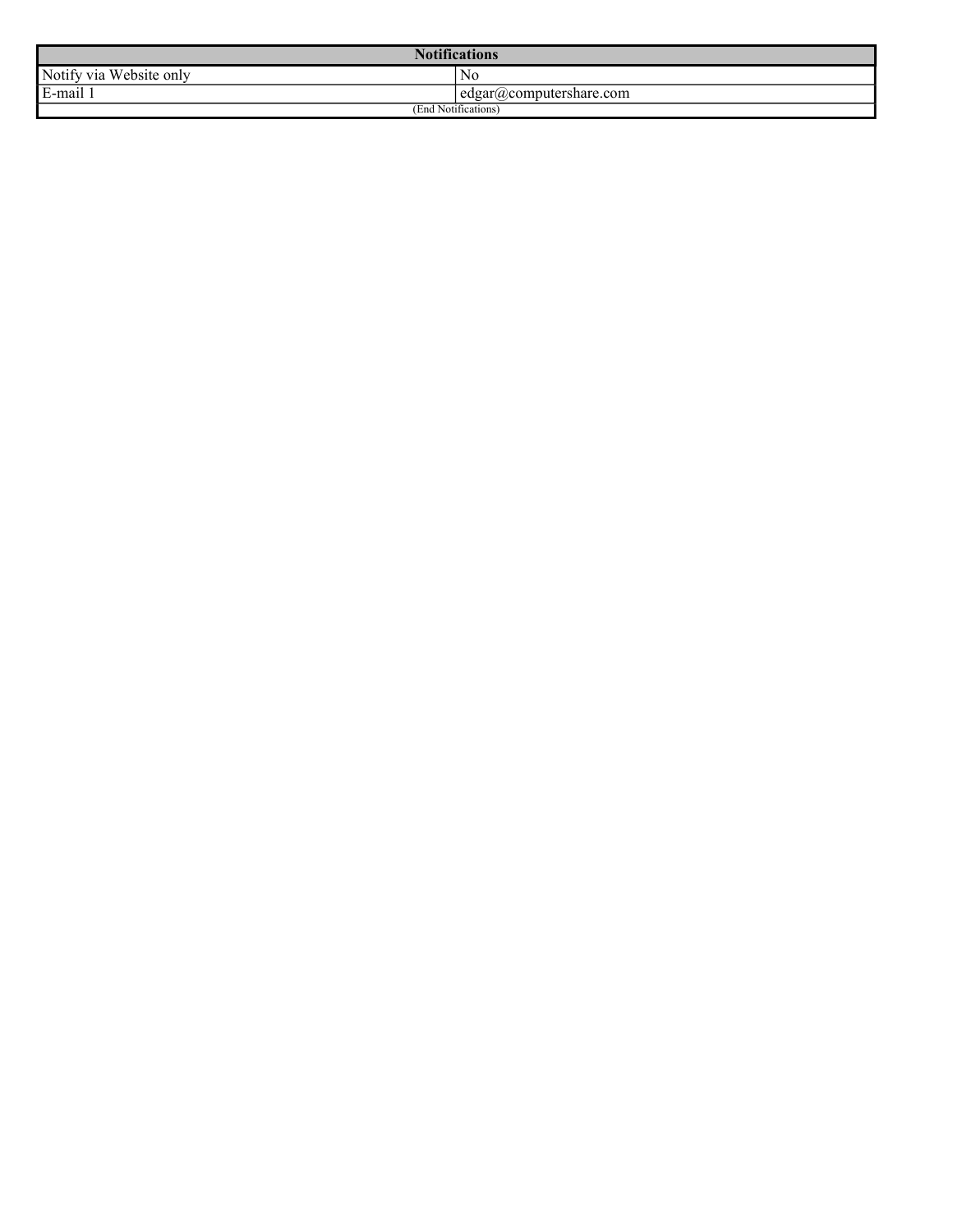#### **UNITED STATES SECURITIES AND EXCHANGE COMMISSION Washington, D. C. 20549**

## **FORM 10-Q**

#### **QUARTERLY REPORT PURSUANT TO SECTION 13 OR 15 (d) OF THE SECURITIES EXCHANGE ACT OF 1934**

**For the quarterly period ended March 31, 2021**

**Commission File Number I-4383**



## **ESPEY MFG. & ELECTRONICS CORP.**

(Exact name of registrant as specified in its charter)

**NEW YORK Trading Symbol 14-1387171** (State of incorporation) ESP (I.R.S. Employer's Identification No.)

**233 Ballston Avenue, Saratoga Springs, New York 12866**

(Address of principal executive offices)

**518-245-4400**

(Registrant's telephone number, including area code)

Indicate by check mark whether the registrant (1) has filed all reports required to be filed by Section 13 or 15 (d) of the Securities Exchange Act of 1934 during the preceding 12 months (or for such shorter period that the registrant was required to file such reports), and (2) has been subject to such filing requirements for the past 90 days.

 $\boxtimes$  Yes  $\Box$  No

Indicate by check mark whether the registrant has submitted electronically and posted on its corporate Web site, if any, every Interactive Data File required to be submitted and posted pursuant to Rule 405 of Regulation S-T (§ 232.405 of this chapter) during the preceding 12 months (or for such shorter period that the registrant was required to submit and post such files).

☒ Yes ☐ No

Indicate by check mark whether the registrant is a large accelerated filer, an accelerated filer, a non-accelerated filer, or a smaller reporting company:

☐ Large accelerated filer ☐ Non-accelerated filer

 $\boxtimes$  Smaller reporting company

Indicate by check mark whether the registrant is a shell company.

☐ Yes ☒ No

At May 13, 2021, there were 2,702,633 shares outstanding of the registrant's Common stock, \$.33-1/3 par value.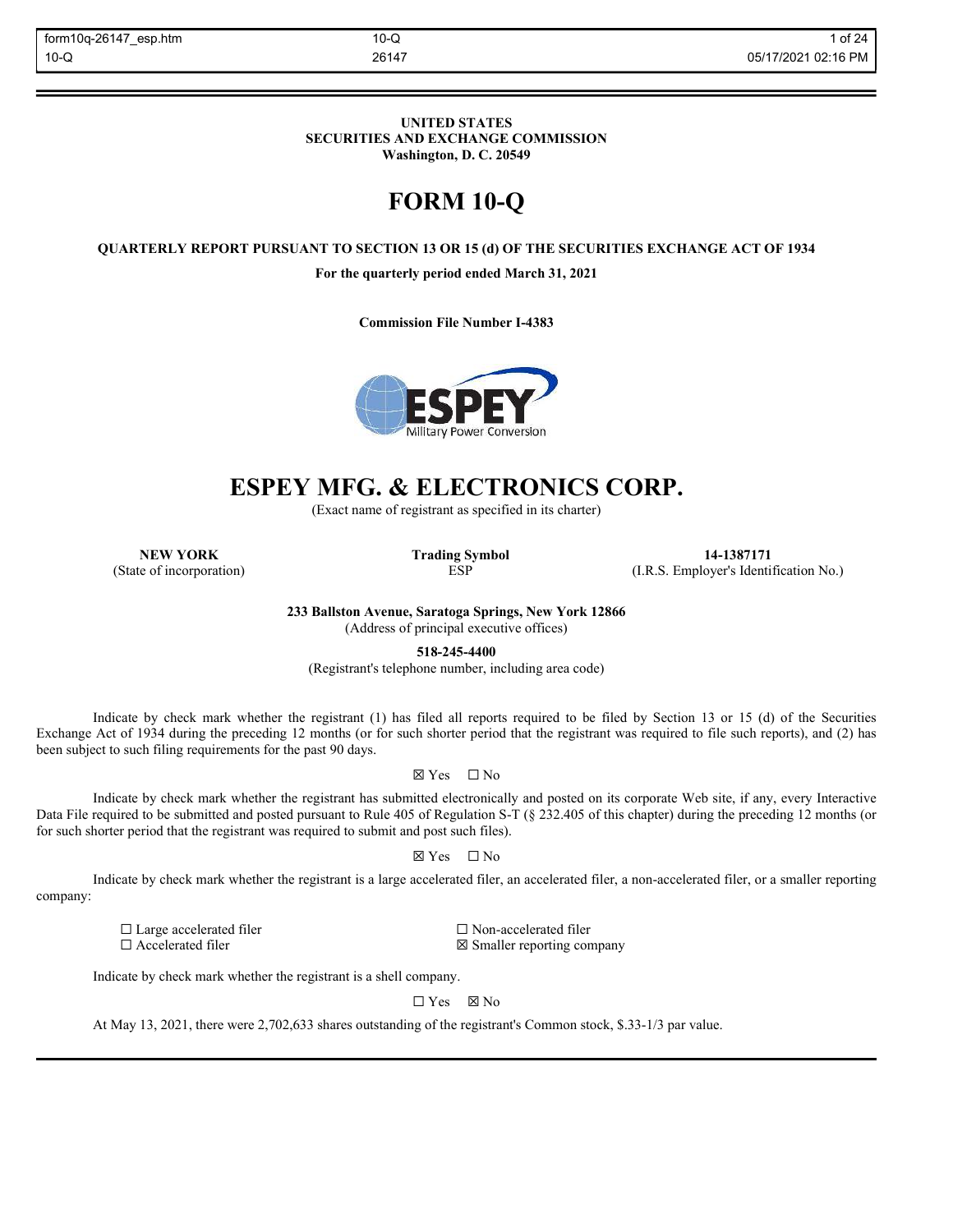| form10q-26147_esp.htm |  |
|-----------------------|--|
|-----------------------|--|

#### ESPEY MFG. & ELECTRONICS CORP. Quarterly Report on Form 10-Q I N D E X

| <b>PARTI</b>   |                   | <b>FINANCIAL INFORMATION</b>                                                                                       | PAGE         |
|----------------|-------------------|--------------------------------------------------------------------------------------------------------------------|--------------|
|                | Item 1            | <b>Financial Statements:</b>                                                                                       |              |
|                |                   | Balance Sheets - March 31, 2021 (Unaudited) and June 30, 2020                                                      | $\mathbf{1}$ |
|                |                   | Statements of Comprehensive (Loss) Income (Unaudited) - Three and Nine Months Ended March 31, 2021 and<br>2020     | 2            |
|                |                   | Statements of Changes in Stockholders' Equity (Unaudited) – Three and Nine Months Ended March 31, 2021<br>and 2020 | 3            |
|                |                   | Statements of Cash Flows (Unaudited) - Nine Months Ended March 31, 2021 and 2020                                   | 7            |
|                |                   | Notes to Financial Statements (Unaudited)                                                                          | 8            |
|                | Item 2            | Management's Discussion and Analysis of Financial Condition and Results of Operations                              | 14           |
|                | Item 3            | Quantitative and Qualitative Disclosures about Market Risk                                                         | 20           |
|                | Item 4            | <b>Controls and Procedures</b>                                                                                     | 20           |
| <b>PART II</b> |                   | <b>OTHER INFORMATION</b>                                                                                           | 21           |
|                | Item 1            | <b>Legal Proceedings</b>                                                                                           | 21           |
|                | Item 2            | <b>Unregistered Sales of Equity Securities</b>                                                                     | 21           |
|                | Item 3            | <b>Defaults Upon Senior Securities</b>                                                                             | 21           |
|                | Item 4            | <b>Mine Safety Disclosures</b>                                                                                     | 21           |
|                | Item 5            | Other Information                                                                                                  | 21           |
|                | Item 6            | <b>Exhibits</b>                                                                                                    | 21           |
|                | <b>SIGNATURES</b> |                                                                                                                    | 22           |
|                |                   |                                                                                                                    |              |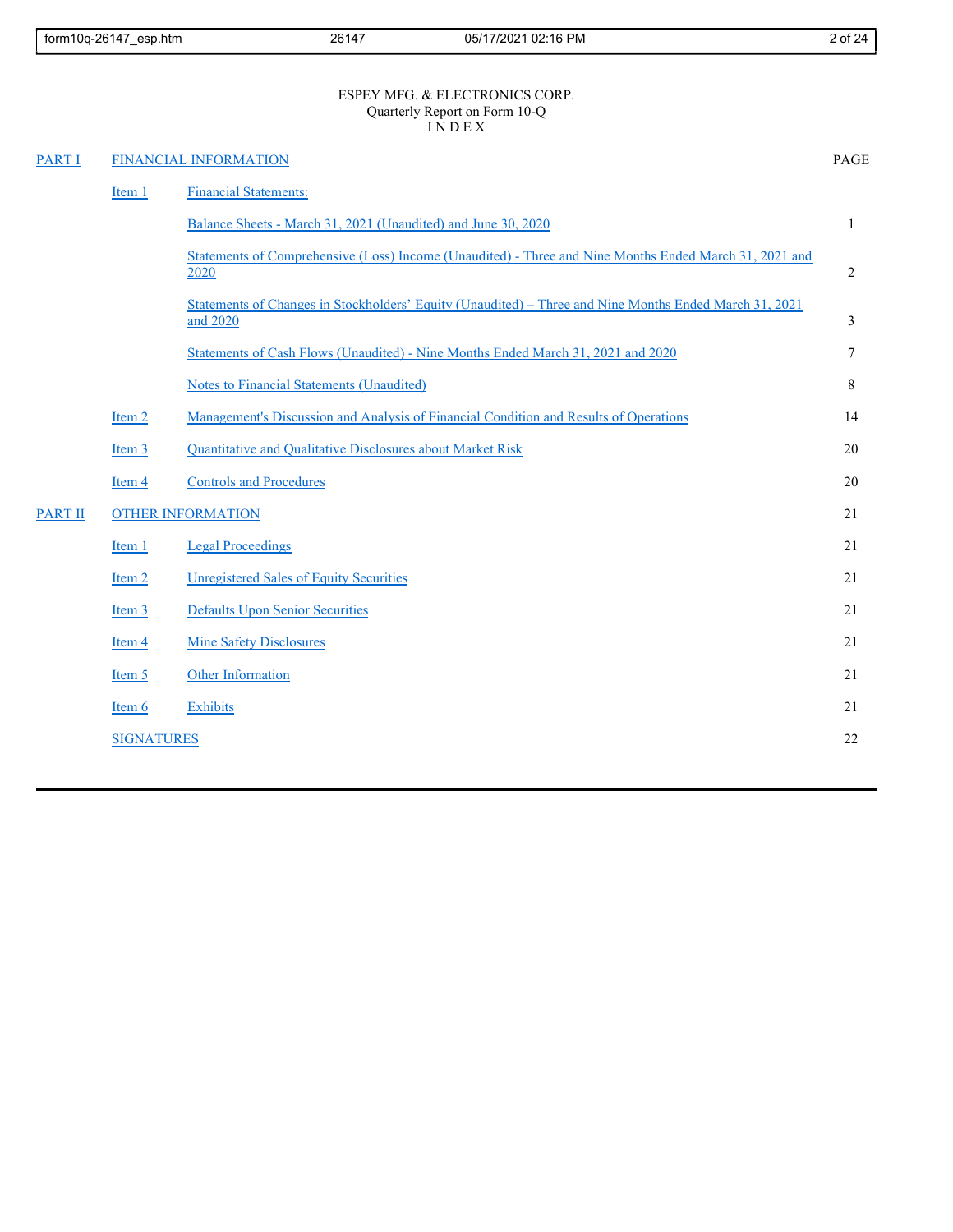#### PART I: FINANCIAL INFORMATION ESPEY MFG. & ELECTRONICS CORP. Balance Sheets March 31, 2021 (Unaudited) and June 30, 2020

|                                                              | March 31, 2021   |                           | June 30, 2020 |
|--------------------------------------------------------------|------------------|---------------------------|---------------|
| <b>ASSETS:</b>                                               |                  |                           |               |
| Cash and cash equivalents                                    | \$<br>8,488,936  | -S                        | 5,402,122     |
| Investment securities                                        | 3,008,456        |                           | 5,141,520     |
| Trade accounts receivable, net of allowance of \$3,000       | 2,257,441        |                           | 9,013,405     |
| Income tax receivable                                        | 168,201          |                           |               |
|                                                              |                  |                           |               |
| Inventories:                                                 |                  |                           |               |
| Raw materials                                                | 2,070,313        |                           | 2,057,778     |
| Work-in-process                                              | 272,446          |                           | 614,521       |
| Costs related to contracts in process                        | 16,920,015       |                           | 12,115,756    |
| Total inventories                                            | 19,262,774       |                           | 14,788,055    |
|                                                              |                  |                           |               |
| Prepaid expenses and other current assets                    | 452,451          |                           | 396,886       |
| Total current assets                                         | 33,638,259       |                           | 34,741,988    |
|                                                              |                  |                           |               |
| Property, plant and equipment, net                           | 3,101,918        |                           | 3,466,778     |
|                                                              |                  |                           |               |
| Total assets                                                 | \$<br>36,740,177 |                           | 38,208,766    |
|                                                              |                  |                           |               |
|                                                              |                  |                           |               |
| LIABILITIES AND STOCKHOLDERS' EQUITY:                        |                  |                           |               |
| Accounts payable                                             | \$<br>2,860,165  | $\boldsymbol{\mathsf{S}}$ | 2,861,696     |
| Accrued expenses:                                            |                  |                           |               |
| Salaries and wages                                           | 351,342          |                           | 469,201       |
| Vacation                                                     | 773,264          |                           | 689,834       |
| ESOP payable                                                 | 143,750          |                           |               |
| Other                                                        | 157,644          |                           | 318,322       |
| Payroll and other taxes withheld                             | 465,345          |                           | 186,970       |
| Contract liabilities                                         | 2,737,963        |                           | 2,175,235     |
| Income taxes payable                                         |                  |                           | 47,707        |
| Total current liabilities                                    | 7,489,473        |                           | 6,748,965     |
| Deferred tax liabilities                                     | 179,312          |                           | 232,953       |
| <b>Total liabilities</b>                                     | 7,668,785        |                           | 6,981,918     |
| Commitments and contingencies (See Note 5)                   |                  |                           |               |
| Common stock, par value \$.33-1/3 per share                  |                  |                           |               |
| Authorized 10,000,000 shares; Issued 3,129,874 and 3,029,874 |                  |                           |               |
| shares as of March 31, 2021 and June 30, 2020, respectively. |                  |                           |               |
| Outstanding 2,702,633 and 2,402,633 as of March 31, 2021     |                  |                           |               |
| and June 30, 2020, respectively (includes 288,245 and 0      |                  |                           |               |
| Unearned ESOP shares, respectively)                          | 1.043.291        |                           | 1,009,958     |
| Capital in excess of par value                               | 23,021,052       |                           | 19,073,213    |
| Accumulated other comprehensive loss                         | (2, 236)         |                           | (3,107)       |
| Retained earnings                                            | 16,534,976       |                           | 18,797,589    |
|                                                              | 40,597,083       |                           | 38,877,653    |
| Less: Unearned ESOP shares                                   | (5,487,000)      |                           |               |
| Cost of 427,241 and 627,241 shares of common stock           |                  |                           |               |
| in treasury as of March 31, 2021 and June 30, 2020,          |                  |                           |               |
| respectively                                                 | (6,038,691)      |                           | (7,650,805)   |
| Total stockholders' equity                                   | 29,071,392       |                           | 31,226,848    |
|                                                              |                  |                           |               |
| Total liabilities and stockholders' equity                   | \$<br>36,740,177 |                           | 38,208,766    |
|                                                              |                  |                           |               |

The accompanying notes are an integral part of the financial statements.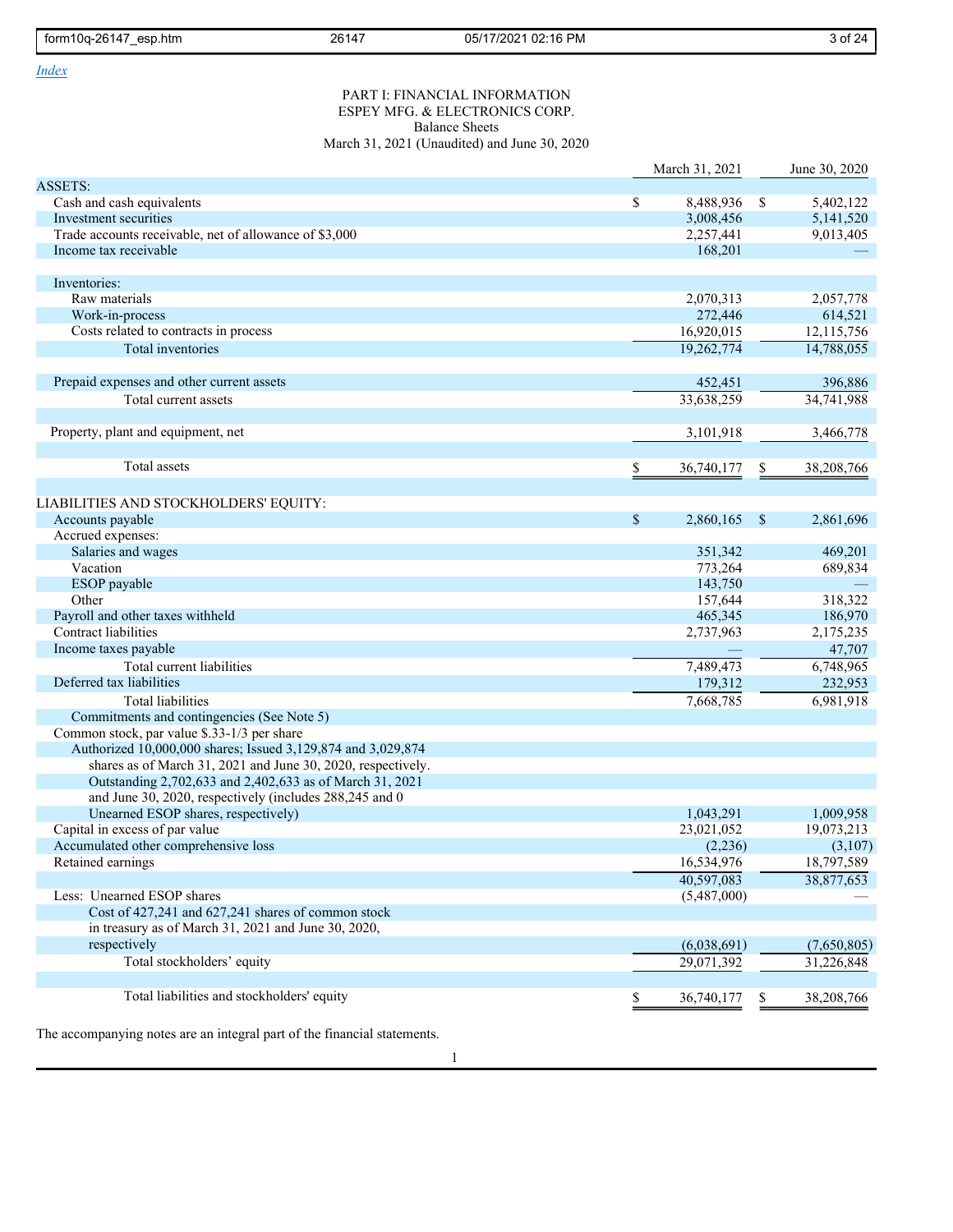| $for m10a-26147$<br>esp.htm<br>- | 26147 | 02:16 PM<br>05/17/2021 | 4 of 2-.<br>- 24 |
|----------------------------------|-------|------------------------|------------------|
|----------------------------------|-------|------------------------|------------------|

| ۰.<br>۰.<br>. .<br>۰ | P.<br>٠<br>۱ |
|----------------------|--------------|
|                      |              |

#### ESPEY MFG. & ELECTRONICS CORP.

Statements of Comprehensive (Loss) Income (Unaudited) Three and Nine Months Ended March 31, 2021 and 2020

|                                                                          | Three Months Ended<br>Nine Months Ended |               |               |             |               |               |               |            |
|--------------------------------------------------------------------------|-----------------------------------------|---------------|---------------|-------------|---------------|---------------|---------------|------------|
|                                                                          | March 31,                               |               |               |             | March 31,     |               |               |            |
|                                                                          |                                         | 2021          |               | 2020        |               | 2021          |               | 2020       |
| Net sales                                                                | \$                                      | 4,205,068     | <sup>\$</sup> | 6,191,300   | <sup>\$</sup> | 18,432,648    | <sup>\$</sup> | 19,401,793 |
| Cost of sales                                                            |                                         | 4,392,222     |               | 5,280,367   |               | 16,778,967    |               | 15,874,364 |
| Gross (loss) profit                                                      |                                         | (187, 154)    |               | 910,933     |               | 1,653,681     |               | 3,527,429  |
| Selling, general and administrative expenses                             |                                         | 990,311       |               | 1,057,034   |               | 2,850,415     |               | 3,390,988  |
| Operating (loss) income                                                  |                                         | (1, 177, 465) |               | (146, 101)  |               | (1, 196, 734) |               | 136,441    |
| Other income                                                             |                                         |               |               |             |               |               |               |            |
| Interest income                                                          |                                         | 2,486         |               | 20,127      |               | 19,456        |               | 86,203     |
| Other                                                                    |                                         | 4,589         |               | 3,391       |               | 21,450        |               | 23,568     |
| Total other income                                                       |                                         | 7,075         |               | 23,518      |               | 40,906        |               | 109,771    |
| (Loss) income before provision for income taxes                          |                                         | (1, 170, 390) |               | (122, 583)  |               | (1, 155, 828) |               | 246,212    |
| (Benefit) provision for income taxes                                     |                                         | (100, 276)    |               | (18, 818)   |               | (94, 531)     |               | 39,237     |
| Net (loss) income                                                        | \$                                      | (1,070,114)   | \$            | (103, 765)  | S             | (1,061,297)   | $\mathcal{S}$ | 206,975    |
| Other comprehensive (loss) income, net of tax:                           |                                         |               |               |             |               |               |               |            |
| Unrealized (loss) gain on investment securities                          |                                         | (167)         |               | 1.130       |               | 871           |               | 972        |
| Total comprehensive (loss) income                                        | \$                                      | (1,070,281)   | \$            | (102, 635)  | \$            | (1,060,426)   | \$            | 207,947    |
| Net (loss) income per share:                                             |                                         |               |               |             |               |               |               |            |
| <b>Basic</b>                                                             | \$                                      | $(0.44)$ \$   |               | $(0.04)$ \$ |               | $(0.44)$ \$   |               | 0.09       |
| Diluted                                                                  | \$                                      | $(0.44)$ \$   |               | $(0.04)$ \$ |               | $(0.44)$ \$   |               | 0.09       |
| Weighted average number of shares outstanding:                           |                                         |               |               |             |               |               |               |            |
|                                                                          |                                         |               |               |             |               |               |               |            |
| <b>Basic</b>                                                             |                                         | 2,405,670     |               | 2,394,727   |               | 2,403,641     |               | 2,391,247  |
| <b>Diluted</b>                                                           |                                         | 2,405,670     |               | 2,394,727   |               | 2,403,641     |               | 2,395,787  |
| Dividends per share:                                                     | \$                                      | 0.00          | \$            | 0.25        | \$            | 0.50          | \$            | 0.75       |
| The accompanying notes are an integral part of the financial statements. |                                         |               |               |             |               |               |               |            |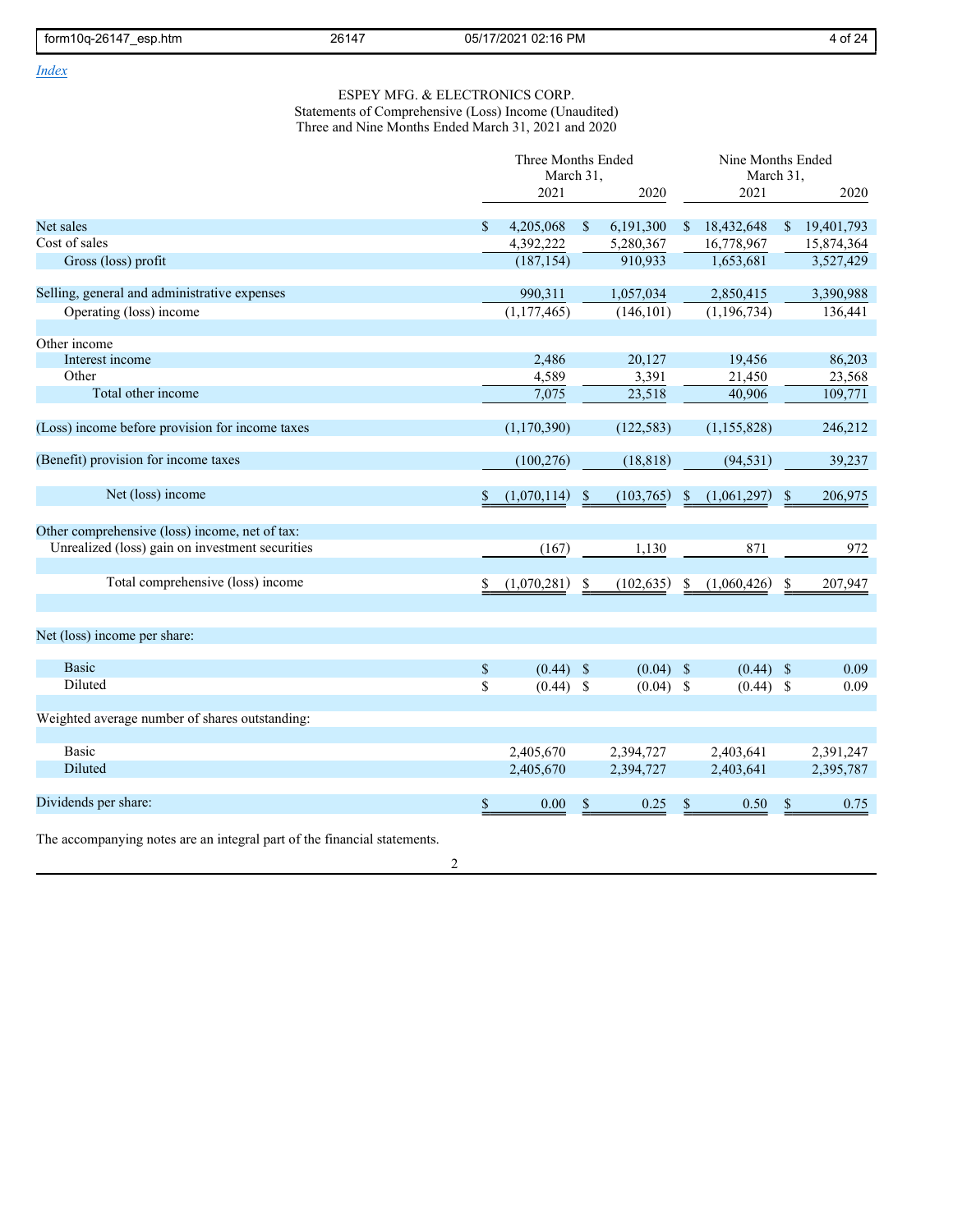| form10q-26147 esp.htm                                                                                                            |               | 26147                 |                                       | 05/17/2021 02:16 PM     |                        |               |                       |                                                   | 5 of 24            |        |
|----------------------------------------------------------------------------------------------------------------------------------|---------------|-----------------------|---------------------------------------|-------------------------|------------------------|---------------|-----------------------|---------------------------------------------------|--------------------|--------|
| Index                                                                                                                            |               |                       |                                       |                         |                        |               |                       |                                                   |                    |        |
| Espey Mfg. & Electronics Corp.<br>Statements of Changes in Stockholders' Equity (Unaudited)<br>Three Months Ended March 31, 2021 |               |                       |                                       |                         |                        |               |                       |                                                   |                    |        |
|                                                                                                                                  |               |                       |                                       | Accumulated             |                        |               |                       |                                                   |                    |        |
|                                                                                                                                  |               |                       | Capital in                            | Other                   |                        |               |                       | Unearned                                          |                    | Total  |
|                                                                                                                                  | Outstanding   | Common                |                                       | Excess of Comprehensive | Retained               |               | <b>Treasury Stock</b> |                                                   | ESOP Stockholders' |        |
|                                                                                                                                  | <b>Shares</b> | Amount                | Par Value                             | Loss                    | Earnings               | <b>Shares</b> | Amount                | <b>Shares</b>                                     |                    | Equity |
| Balance as of December 31, 2020                                                                                                  |               | 2,702,633 \$1,043,291 | \$22,995,640 \$                       |                         | $(2,069)$ \$17,605,090 |               |                       | 427,241 \$(6,038,691) \$(5,487,000) \$ 30,116,261 |                    |        |
| Comprehensive loss:                                                                                                              |               |                       |                                       |                         |                        |               |                       |                                                   |                    |        |
| Net loss                                                                                                                         |               |                       |                                       |                         | (1,070,114)            |               |                       |                                                   | (1,070,114)        |        |
| Other comprehensive loss,                                                                                                        |               |                       |                                       |                         |                        |               |                       |                                                   |                    |        |
| net of tax of $\$(44)$                                                                                                           |               |                       |                                       | (167)                   |                        |               |                       |                                                   |                    | (167)  |
| Total comprehensive loss                                                                                                         |               |                       |                                       |                         |                        |               |                       |                                                   | (1,070,281)        |        |
|                                                                                                                                  |               |                       |                                       |                         |                        |               |                       |                                                   |                    |        |
| Stock-based compensation                                                                                                         |               |                       | 25,412                                |                         |                        |               |                       |                                                   |                    | 25,412 |
| Balance as of March 31, 2021                                                                                                     |               |                       | 2,702,633 \$1,043,291 \$23,021,052 \$ |                         | $(2,236)$ \$16,534,976 |               |                       | 427,241 \$(6,038,691) \$(5,487,000) \$29,071,392  |                    |        |

The accompanying notes are an integral part of the financial statements.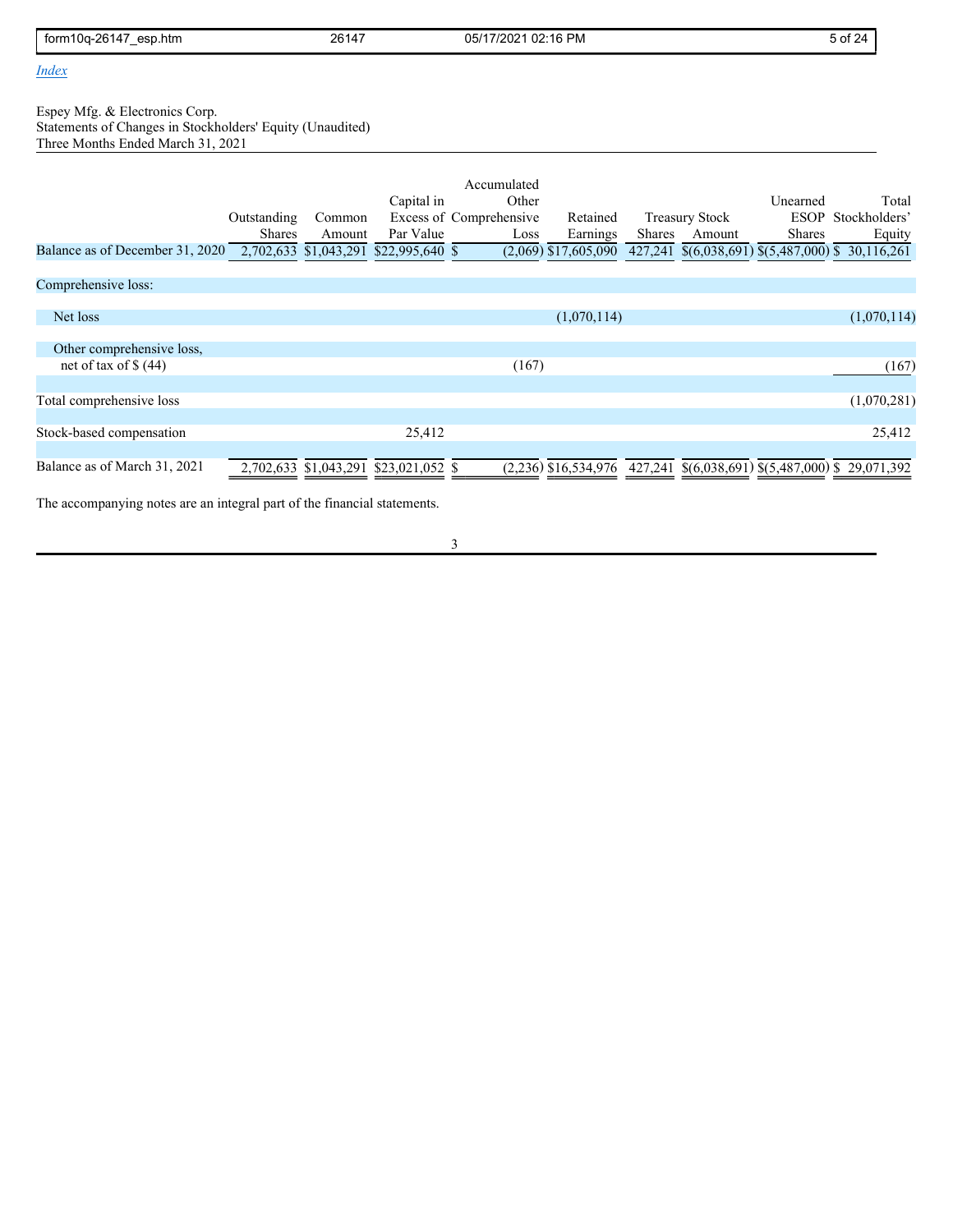| $\overline{\phantom{a}}$<br>$\sim$ $\sim$ $\sim$<br>torm<br>esp.htm<br>. 0a-2614 ′<br>- | 26117<br>26147 | 16 PM<br>ົ<br>- ۱۵۴<br>15/1<br>.<br>10.<br>77202<br>UZ.<br>◡◡ | $\cdot$ |
|-----------------------------------------------------------------------------------------|----------------|---------------------------------------------------------------|---------|
|                                                                                         |                |                                                               |         |

## Espey Mfg. & Electronics Corp.

Statements of Changes in Stockholders' Equity (Unaudited) Nine Months Ended March 31, 2021

| Balance as of June 30, 2020                        | Outstanding<br><b>Shares</b> | Common<br>Amount | Capital in<br>Par Value<br>2,402,633 \$1,009,958 \$19,073,213 \$ | Accumulated<br>Other<br>Excess of Comprehensive<br>(Loss) Income | Retained<br>Earnings<br>$(3,107)$ \$18,797,589 | <b>Shares</b><br>627,241 | <b>Treasury Stock</b><br>Amount<br>\$(7,650,805) | Unearned<br><b>Shares</b> | Total<br>ESOP Stockholders'<br>Equity<br>\$ 31,226,848 |
|----------------------------------------------------|------------------------------|------------------|------------------------------------------------------------------|------------------------------------------------------------------|------------------------------------------------|--------------------------|--------------------------------------------------|---------------------------|--------------------------------------------------------|
| Comprehensive loss:                                |                              |                  |                                                                  |                                                                  |                                                |                          |                                                  |                           |                                                        |
| Net loss                                           |                              |                  |                                                                  |                                                                  | (1,061,297)                                    |                          |                                                  |                           | (1,061,297)                                            |
| Other comprehensive income,<br>net of tax of \$232 |                              |                  |                                                                  | 871                                                              |                                                |                          |                                                  |                           | 871                                                    |
| Total comprehensive loss                           |                              |                  |                                                                  |                                                                  |                                                |                          |                                                  |                           | (1,060,426)                                            |
| Stock-based compensation                           |                              |                  | 106,286                                                          |                                                                  |                                                |                          |                                                  |                           | 106,286                                                |
| Dividends paid on common stock<br>\$0.50 per share |                              |                  |                                                                  |                                                                  | (1,201,316)                                    |                          |                                                  |                           | (1,201,316)                                            |
| Sales of stock to ESOP                             | 300,000                      | 33,333           | 3,841,553                                                        |                                                                  |                                                | (200,000)                | 1,612,114                                        | (5,487,000)               |                                                        |
| Balance as of March 31, 2021                       | 2,702,633                    | \$1,043,291      | $$23,021,052$ \$                                                 |                                                                  | $(2,236)$ \$16,534,976                         | 427,241                  |                                                  |                           | \$(6,038,691) \$(5,487,000) \$29,071,392               |

The accompanying notes are an integral part of the financial statements.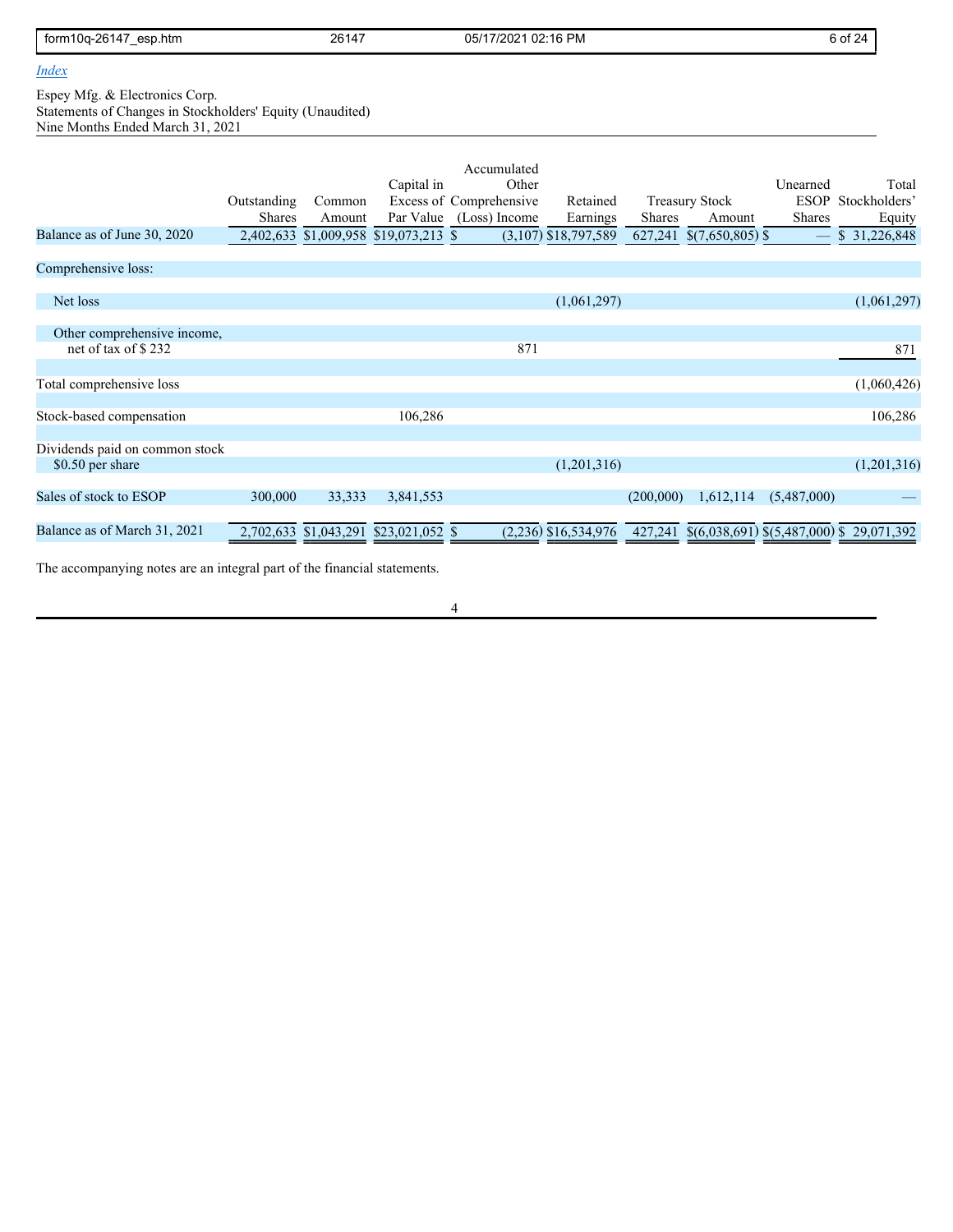| form10q-26147_esp.htm                                                                                                            |                              | 26147            |                                       | 05/17/2021 02:16 PM                                                        |                        |         |                                 |                           | 7 of 24                                                                                                       |
|----------------------------------------------------------------------------------------------------------------------------------|------------------------------|------------------|---------------------------------------|----------------------------------------------------------------------------|------------------------|---------|---------------------------------|---------------------------|---------------------------------------------------------------------------------------------------------------|
| <i>Index</i>                                                                                                                     |                              |                  |                                       |                                                                            |                        |         |                                 |                           |                                                                                                               |
| Espey Mfg. & Electronics Corp.<br>Statements of Changes in Stockholders' Equity (Unaudited)<br>Three Months Ended March 31, 2020 |                              |                  |                                       |                                                                            |                        |         |                                 |                           |                                                                                                               |
|                                                                                                                                  | Outstanding<br><b>Shares</b> | Common<br>Amount | Capital in                            | Accumulated<br>Other<br>Excess of Comprehensive<br>Par Value (Loss) Income | Retained<br>Earnings   | Shares  | <b>Treasury Stock</b><br>Amount | Unearned<br><b>Shares</b> | Total<br>ESOP Stockholders'<br>Equity                                                                         |
| Balance as of December 31, 2019                                                                                                  |                              |                  | 2,401,033 \$1,009,958 \$18,858,202 \$ |                                                                            | $(1,457)$ \$19,138,895 | 628,841 |                                 |                           | \$(7,664,005) \$(204,706) \$31,136,887                                                                        |
| Comprehensive loss:                                                                                                              |                              |                  |                                       |                                                                            |                        |         |                                 |                           |                                                                                                               |
| Net loss                                                                                                                         |                              |                  |                                       |                                                                            | (103,765)              |         |                                 |                           | (103,765)                                                                                                     |
| Other comprehensive income,<br>net of tax of \$217                                                                               |                              |                  |                                       | 1,130                                                                      |                        |         |                                 |                           | 1,130                                                                                                         |
| Total comprehensive loss                                                                                                         |                              |                  |                                       |                                                                            |                        |         |                                 |                           | (102, 635)                                                                                                    |
| Stock options exercised                                                                                                          | 1,600                        |                  | 17,520                                |                                                                            |                        | (1,600) | 13,200                          |                           | 30,720                                                                                                        |
| Stock-based compensation                                                                                                         |                              |                  | 49,003                                |                                                                            |                        |         |                                 |                           | 49,003                                                                                                        |
| Dividends paid on common stock<br>\$0.25 per share                                                                               |                              |                  |                                       |                                                                            | (597, 117)             |         |                                 |                           | (597, 117)                                                                                                    |
| Balance as of March 31, 2020                                                                                                     |                              |                  | 2,402,633 \$1,009,958 \$18,924,725 \$ |                                                                            | $(327)$ \$18,438,013   |         |                                 |                           | $\overline{627,241}$ $\overline{\frac{$(7,650,805)}{$(204,706)}$ $\overline{\frac{$(204,706)}{$(30,516,858)}$ |

The accompanying notes are an integral part of the financial statements.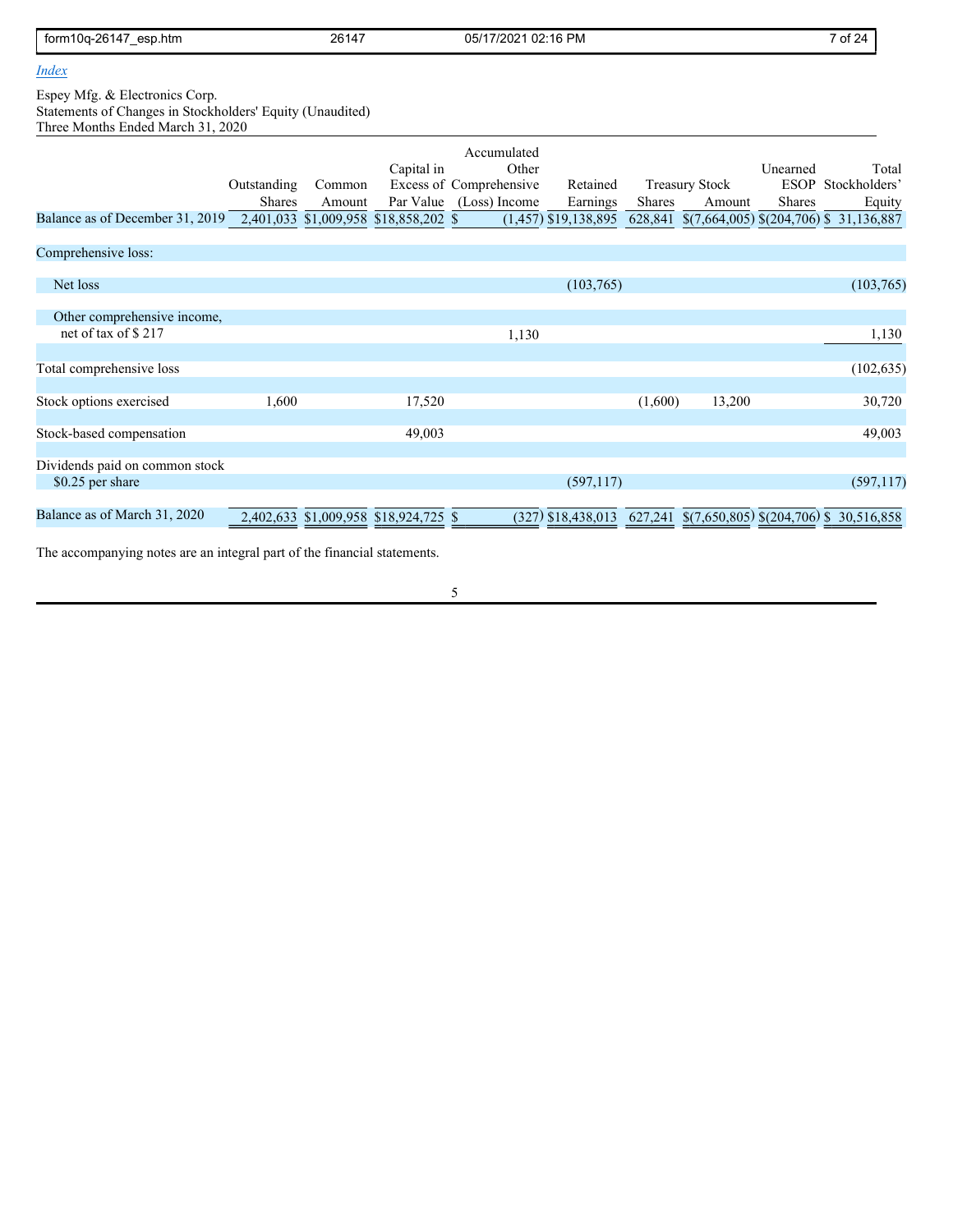| $\overline{\phantom{a}}$<br>$\sim$<br>torn<br>esp.htm<br>ໍາພ<br>-2614<br>.<br>– | $\rightarrow$ $\rightarrow$<br>ົ<br>$\ddot{\phantom{a}}$<br>$\overline{\phantom{a}}$<br>$\cdot$ 12<br>∠∪<br><u>тва</u> | $\sim$ $\sim$ $\sim$<br>$\sim$ 00.4.<br>100 <sup>o</sup><br>05/<br>.<br>⊔™<br>720Z<br>uz<br>.<br>. | - -<br>⊻ of ∠<br>7Д |
|---------------------------------------------------------------------------------|------------------------------------------------------------------------------------------------------------------------|----------------------------------------------------------------------------------------------------|---------------------|
|---------------------------------------------------------------------------------|------------------------------------------------------------------------------------------------------------------------|----------------------------------------------------------------------------------------------------|---------------------|

## Espey Mfg. & Electronics Corp.

Statements of Changes in Stockholders' Equity (Unaudited) Nine Months Ended March 31, 2020

| Balance as of June 30, 2019    | Outstanding<br><b>Shares</b> | Common<br>Amount | Capital in<br>Par Value<br>2,401,213 \$1,009,958 \$18,731,975 \$ | Accumulated<br>Other<br>Excess of Comprehensive<br>(Loss) Income | Retained<br>Earnings<br>$(1,299)$ \$20,022,132 | <b>Shares</b> | <b>Treasury Stock</b><br>Amount | Unearned<br><b>Shares</b> | Total<br>ESOP Stockholders'<br>Equity<br>628,661 \$(7,632,556) \$(204,706) \$31,925,504 |
|--------------------------------|------------------------------|------------------|------------------------------------------------------------------|------------------------------------------------------------------|------------------------------------------------|---------------|---------------------------------|---------------------------|-----------------------------------------------------------------------------------------|
| Comprehensive income:          |                              |                  |                                                                  |                                                                  |                                                |               |                                 |                           |                                                                                         |
|                                |                              |                  |                                                                  |                                                                  |                                                |               |                                 |                           |                                                                                         |
| Net income                     |                              |                  |                                                                  |                                                                  | 206,975                                        |               |                                 |                           | 206,975                                                                                 |
|                                |                              |                  |                                                                  |                                                                  |                                                |               |                                 |                           |                                                                                         |
| Other comprehensive income,    |                              |                  |                                                                  |                                                                  |                                                |               |                                 |                           |                                                                                         |
| net of tax of \$259            |                              |                  |                                                                  | 972                                                              |                                                |               |                                 |                           | 972                                                                                     |
| Total comprehensive income     |                              |                  |                                                                  |                                                                  |                                                |               |                                 |                           | 207,947                                                                                 |
| Stock options exercised        | 3,600                        |                  | 51,300                                                           |                                                                  |                                                | (3,600)       | 29,700                          |                           | 81,000                                                                                  |
| Stock-based compensation       |                              |                  | 141,450                                                          |                                                                  |                                                |               |                                 |                           | 141,450                                                                                 |
| Dividends paid on common stock |                              |                  |                                                                  |                                                                  |                                                |               |                                 |                           |                                                                                         |
| \$0.75 per share               |                              |                  |                                                                  |                                                                  | (1,791,094)                                    |               |                                 |                           | (1,791,094)                                                                             |
| Purchase of treasury stock     | (2,180)                      |                  |                                                                  |                                                                  |                                                | 2,180         | (47, 949)                       |                           | (47, 949)                                                                               |
| Balance as of March 31, 2020   |                              |                  | 2,402,633 \$1,009,958 \$18,924,725 \$                            |                                                                  | $(327)$ \$18,438,013                           |               |                                 |                           | 627,241 \$(7,650,805) \$(204,706) \$30,516,858                                          |
|                                |                              |                  |                                                                  |                                                                  |                                                |               |                                 |                           |                                                                                         |

The accompanying notes are an integral part of the financial statements.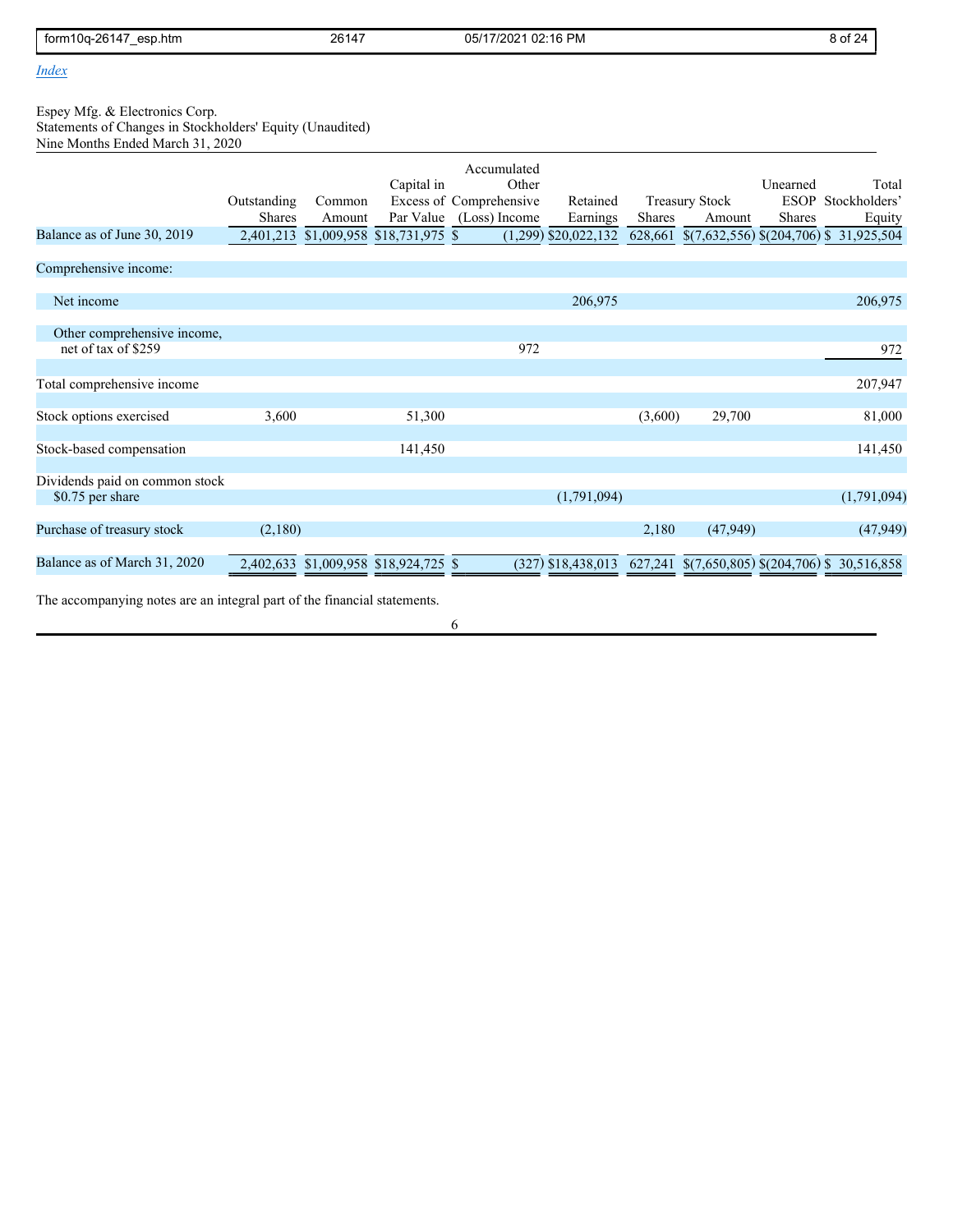|--|

## ESPEY MFG. & ELECTRONICS CORP.

Statements of Cash Flows (Unaudited) Nine Months Ended March 31, 2021 and 2020

|                                                         |                 | March 31, 2021   |                 | March 31, 2020 |
|---------------------------------------------------------|-----------------|------------------|-----------------|----------------|
| Cash Flows from Operating Activities:                   |                 |                  |                 |                |
| Net (loss) income                                       | \$              | $(1,061,297)$ \$ |                 | 206,975        |
|                                                         |                 |                  |                 |                |
| Adjustments to reconcile net (loss) income to net cash  |                 |                  |                 |                |
| provided by operating activities:                       |                 |                  |                 |                |
| Stock-based compensation                                |                 | 106,286          |                 | 141,450        |
| Depreciation                                            |                 | 399,197          |                 | 429,543        |
| ESOP compensation expense                               |                 | 218,750          |                 | 239,061        |
| Loss on disposal of assets                              |                 |                  |                 | 3,757          |
| Deferred income tax benefit                             |                 | (53, 873)        |                 | (22, 533)      |
| Changes in assets and liabilities:                      |                 |                  |                 |                |
| Decrease in trade accounts receivable                   |                 | 6,755,964        |                 | 5,888,644      |
| Increase in income taxes receivable                     |                 | (168,201)        |                 | (79, 469)      |
| Increase in inventories                                 |                 | (4, 474, 719)    |                 | (3,871,109)    |
| Increase in prepaid expenses and other current assets   |                 | (55,565)         |                 | (264, 460)     |
| Decrease in accounts payable                            |                 | (1, 531)         |                 | (624, 350)     |
| (Decrease) increase in accrued salaries and wages       |                 | (117, 859)       |                 | 62,523         |
| Increase (decrease) in vacation accrual                 |                 | 83,430           |                 | (1,064)        |
| Decrease in ESOP Payable                                |                 | (75,000)         |                 | (10,625)       |
| (Decrease) increase in other accrued expenses           |                 | (160, 678)       |                 | 81,851         |
| Increase (decrease) in payroll and other taxes withheld |                 | 278,375          |                 | (1,323)        |
| Increase in contract liabilities                        |                 | 562,728          |                 | 2,785,721      |
| Decrease in income taxes payable                        |                 | (47,707)         |                 | (30, 481)      |
| Net cash provided by operating activities               |                 | 2,188,300        |                 | 4,934,111      |
|                                                         |                 |                  |                 |                |
| Cash Flows from Investing Activities:                   |                 |                  |                 |                |
| Additions to property, plant and equipment              |                 | (34, 337)        |                 | (210, 527)     |
| Purchase of investment securities                       |                 | (4,294,897)      |                 | (7,981,580)    |
| Proceeds from sale/maturity of investment securities    |                 | 6,429,064        |                 | 7,943,837      |
| Net cash provided by (used in) investing activities     |                 | 2,099,830        |                 | (248,270)      |
|                                                         |                 |                  |                 |                |
| Cash Flows from Financing Activities:                   |                 |                  |                 |                |
| Dividends on common stock                               |                 | (1,201,316)      |                 | (1,791,094)    |
| Purchase of treasury stock                              |                 |                  |                 | (47, 949)      |
| Proceeds from exercise of stock options                 |                 |                  |                 | 81,000         |
| Net cash used in financing activities                   |                 | (1,201,316)      |                 | (1,758,043)    |
|                                                         |                 |                  |                 |                |
|                                                         |                 |                  |                 |                |
| Increase in cash and cash equivalents                   |                 | 3,086,814        |                 | 2,927,798      |
| Cash and cash equivalents, beginning of period          |                 | 5,402,122        |                 | 1,462,761      |
| Cash and cash equivalents, end of period                | $\overline{\$}$ | 8,488,936        | $\overline{\$}$ | 4,390,559      |
| Supplemental Schedule of Cash Flow Information:         |                 |                  |                 |                |
| Income taxes paid                                       | $\mathcal{S}$   | 175,250          | <sup>\$</sup>   | 171,720        |
|                                                         |                 |                  |                 |                |

The accompanying notes are an integral part of the financial statements.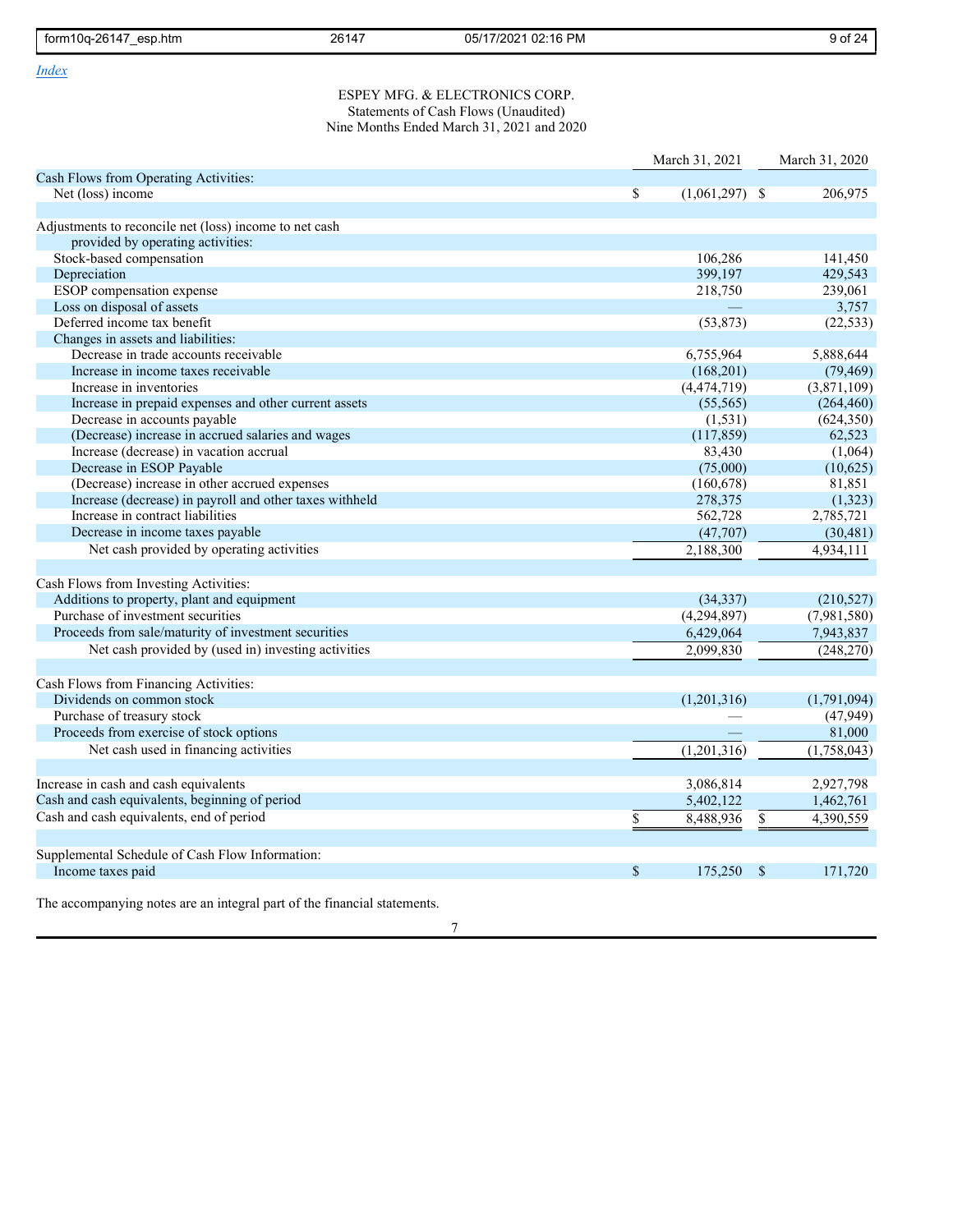#### ESPEY MFG. & ELECTRONICS CORP. Notes to Financial Statements (Unaudited)

#### Note 1. Basis of Presentation

In the opinion of management the accompanying unaudited financial statements contain all adjustments (consisting of normal recurring adjustments) necessary for a fair presentation of the results for such periods. The results for any interim period are not necessarily indicative of the results to be expected for the full fiscal year. Certain information and footnote disclosures normally included in financial statements prepared in accordance with United States generally accepted accounting principles have been condensed or omitted. The preparation of these financial statements requires us to make estimates and judgments that affect the reported amounts of assets, liabilities, revenues and expenses, and related disclosure of assets and liabilities. On an ongoing basis, we evaluate our estimates and judgments, including those related to revenue recognition, inventories, income taxes, and stock-based compensation. Specific to inventories, including work-in-process and contracts in process, management evaluates, quarterly, those estimates used in determining the cost to complete for each contract on Espey Mfg. & Electronics Corp. (the "Company") sales backlog. In the current fiscal year, due to the pandemic and its impact on the airline industry, the Company received notice from a customer to cancel an in-process contract. As of March 31, 2021, the Company recorded a write-off of inventory to cost of sales reducing the net realizable value of this inventory to zero. The change in estimates may affect the reported amount of inventories and gross profit in the current or a future period. Management bases its estimates on historical experience and on various other factors that are believed to be reasonable under the circumstances, the results of which form the basis for making judgments about the carrying amounts of assets and liabilities that are not readily apparent from other sources. Actual results may differ from these estimates under different assumptions or conditions. These financial statements should be read in conjunction with the Company's most recent audited financial statements included in its report on Form 10-K for the year ended June 30, 2020. Certain reclassifications may have been made to the prior year financial statements to conform to the current year presentation.

#### Note 2. Investment Securities

Accounting Standards Codification ("ASC") 820 establishes a fair value hierarchy which requires an entity to maximize the use of observable inputs and minimize the use of unobservable inputs when measuring fair value. The standard describes three levels of inputs that may be used to measure fair value:

- Level 1: Quoted prices (unadjusted) for identical assets or liabilities in active markets that the entity has the ability to access as of the measurement date.
- Level 2: Significant other observable inputs other than Level 1 prices such as quoted prices for similar assets or liabilities; quoted prices in markets that are not active; or other inputs that are observable or can be corroborated by observable market data.
- Level 3: Significant unobservable inputs that reflect a reporting entity's own assumptions about the assumptions that market participants would use in pricing an asset or liability.

The carrying amounts of financial instruments, including cash and cash equivalents, short term investment securities, accounts receivable, accounts payable and accrued expenses, approximated fair value as of March 31, 2021 and June 30, 2020 because of the immediate or short-term maturity of these financial instruments.

Investment securities at March 31, 2021 and June 30, 2020 consist of certificates of deposit and municipal bonds which are classified as availablefor-sale securities and have been determined to be level 1 assets. The cost, gross unrealized gains, gross unrealized losses and fair value of availablefor-sale securities by major security type at March 31, 2021 and June 30, 2020 are as follows:

|                             | Amortized          | Gross<br>Unrealized |    | Gross<br>Unrealized |    | Fair      |
|-----------------------------|--------------------|---------------------|----|---------------------|----|-----------|
|                             |                    |                     |    |                     |    |           |
|                             | Cost               | Gains               |    | Losses              |    | Value     |
| March 31, 2021              |                    |                     |    |                     |    |           |
| Certificates of deposit     | \$<br>2,938,000 \$ | $\frac{1}{2}$       | S  |                     | \$ | 2,938,000 |
| Municipal bonds             | 70,298             | 158                 |    |                     |    | 70,456    |
| Total investment securities | 3,008,298          | 158                 | S  |                     |    | 3,008,456 |
|                             |                    |                     |    |                     |    |           |
| June 30, 2020               |                    |                     |    |                     |    |           |
| Certificates of deposit     | \$<br>4,679,847 \$ |                     | \$ |                     | S  | 4,679,847 |
| Municipal bonds             | 462,618            | 1,243               |    | (2,188)             |    | 461,673   |
| Total investment securities | 5,142,465          | 1,243               |    | (2,188)             |    | 5,141,520 |
|                             | 8                  |                     |    |                     |    |           |
|                             |                    |                     |    |                     |    |           |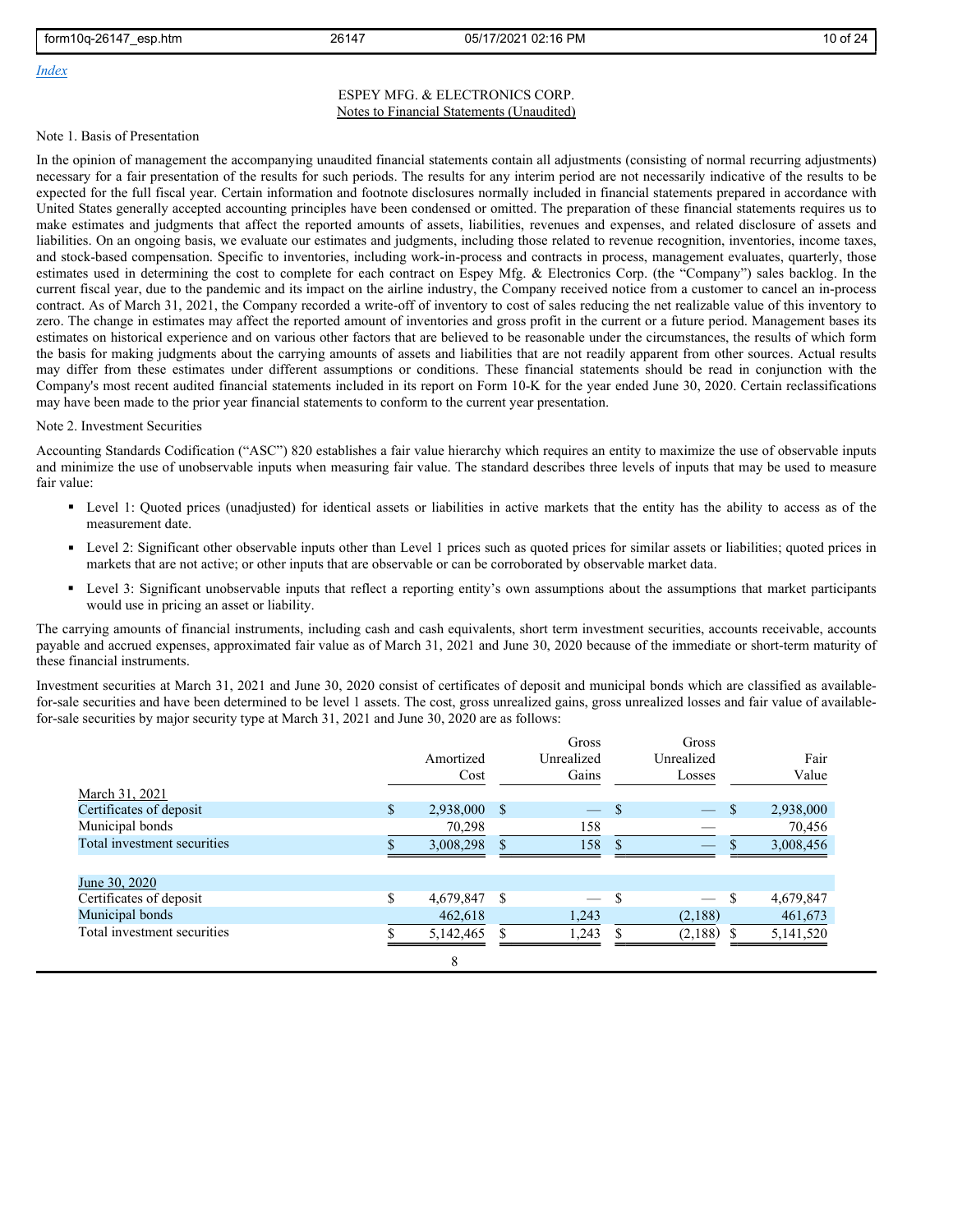| $\ldots$ 0a-2611<br>esp.htm<br>een<br>torm.<br>_ | 0.0117<br>:14<br><u>่ ~</u> | ነ PM<br>00.16<br>7/202<br>05/<br>- 24<br>UZ.<br>. | ~<br>ັັ |
|--------------------------------------------------|-----------------------------|---------------------------------------------------|---------|
|--------------------------------------------------|-----------------------------|---------------------------------------------------|---------|

The portfolio is diversified and highly liquid. At March 31, 2021, the Company did not have any investments in individual securities that have been in a continuous loss position considered to be other than temporary.

As of March 31, 2021 and June 30, 2020, the remaining contractual maturities of available-for-sale securities were as follows:

|                      | Years to Maturity |           |  |            |           |
|----------------------|-------------------|-----------|--|------------|-----------|
|                      |                   | Less than |  | One to     |           |
|                      |                   | One Year  |  | Five Years | Total     |
| March 31, 2021       |                   |           |  |            |           |
| Available-for-sale   |                   | 3,008,456 |  |            | 3,008,456 |
|                      |                   |           |  |            |           |
| <u>June 30, 2020</u> |                   |           |  |            |           |
| Available-for-sale   |                   | 5,141,520 |  | $-$        | 5,141,520 |

#### Note 3. Net (Loss) Income per Share

Basic net (loss) income per share excludes dilution and is computed by dividing net income available to common stockholders by the weighted average number of common shares outstanding for the period. Diluted net (loss) income per share reflects the potential dilution that could occur if securities or other contracts to issue common stock were exercised or converted into common stock or resulted in the issuance of common stock that then shared in the income of the Company. The computation of diluted net (loss) income per share, excluded options to purchase 312,187 shares of our common stock for the three and nine months ended March 31, 2021 and 283,437 shares for the three and nine months ended March 31, 2020, as the effect of including them would be anti-dilutive. As unearned shares owned by the Company's sponsored leveraged employee stock ownership plan (the "ESOP") are released or committed-to-be-released, the shares become outstanding for earnings-per-share computations.

#### Note 4. Stock Based Compensation

The Company follows ASC 718 in establishing standards for the accounting for transactions in which an entity exchanges its equity instruments for goods or services, as well as transactions in which an entity incurs liabilities in exchange for goods or services that are based on the fair value of the entity's equity instruments or that may be settled by the issuance of those equity instruments. ASC 718 requires that the cost resulting from all sharebased payment transactions be recognized in the financial statements based on the fair value of the share-based payment. ASC 718 establishes fair value as the measurement objective in accounting for share-based payment transactions with employees, except for equity instruments held by employee share ownership plans.

Total stock-based compensation expense recognized in the statements of comprehensive (loss) income for the three-month periods ended March 31, 2021 and 2020 was \$25,412 and \$49,003, respectively, before income taxes. The related total deferred tax benefits were \$1,547 and \$2,727 for the same periods. Total stock-based compensation expense recognized in the statements of comprehensive (loss) income for the nine-month periods ended March 31, 2021 and 2020, was \$106,286 and \$141,450, respectively, before income taxes. The related total deferred tax benefits were \$5,354 and \$7,788 for the same periods.

As of March 31, 2021, there was \$112,312 of unrecognized compensation cost related to stock option awards that is expected to be recognized as expense over the next 1.75 years. The total deferred tax benefit related to these awards is expected to be \$6,166.

The Company has one employee stock option plan under which options or stock awards may be granted, the 2017 Stock Option and Restricted Stock Plan (the "2017 Plan"). The Board of Directors may grant options to acquire shares of common stock to employees and non-employee directors of the Company at the fair market value of the common stock on the date of grant. The maximum aggregate number of shares of Common Stock subject to options or awards to non-employee directors is 133,000 and the maximum aggregate number of shares of Common Stock subject to options or awards granted to non-employee directors during any single fiscal year is the lesser of 13,300 and 33 1/3% of the total number of shares subject to options or awards granted in such fiscal year. The maximum number of shares subject to options or awards granted to any individual employee may not exceed 15,000 in a fiscal year. Generally, options granted have a two-year vesting period based on two years of continuous service and have a ten-year contractual life. Option grants provide for accelerated vesting if there is a change in control. Shares issued upon the exercise of options are from those held in Treasury. Options covering 400,000 shares are authorized for issuance under the 2017 Plan, of which 226,354 have been granted as of March 31, 2021. While no further grants of options may be made under the Company's 2007 Stock Option and Restricted Stock Plan, as of March 31, 2021, 118,250 options were outstanding under such plan of which all are vested and exercisable.

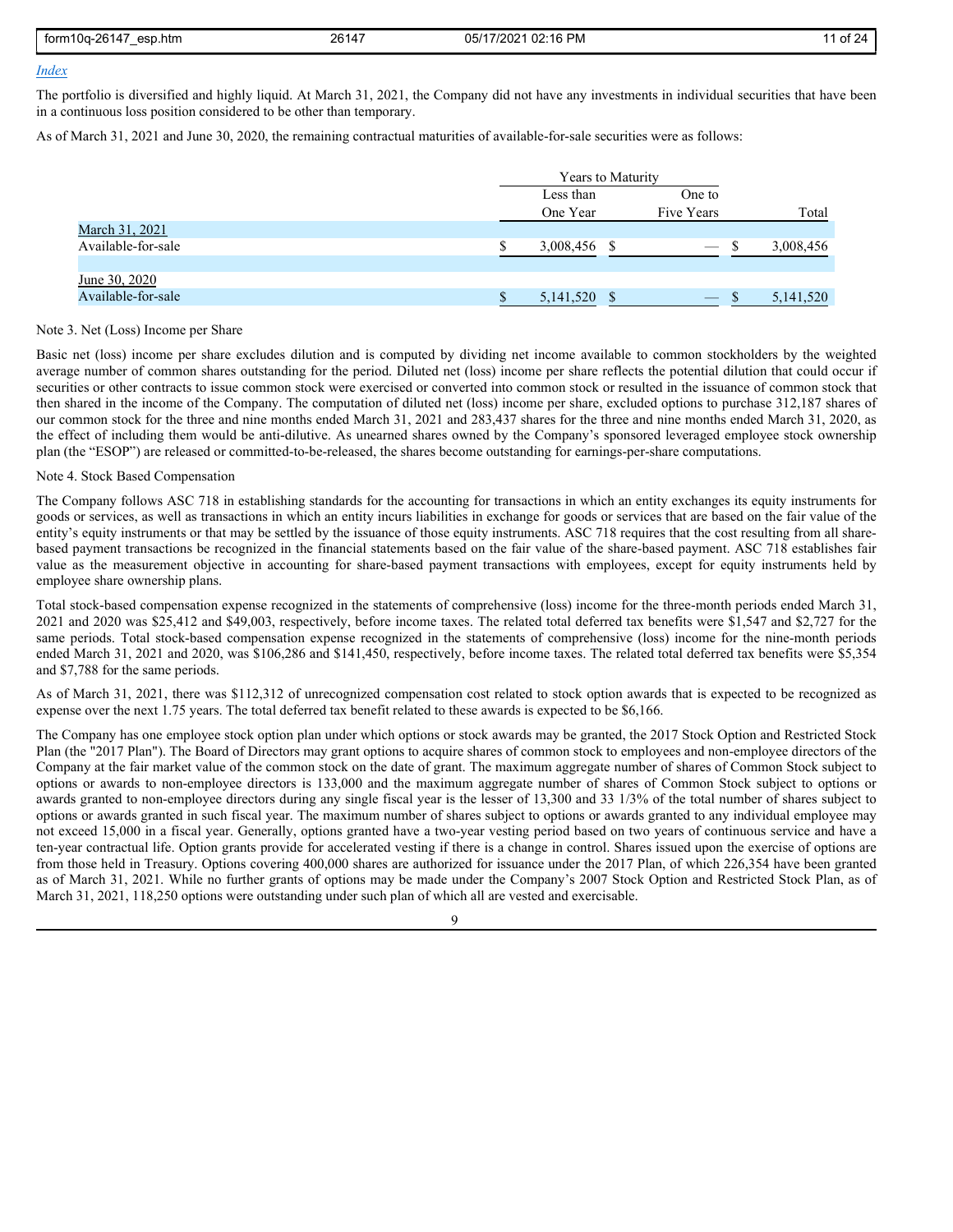| $2614^{-}$<br>form10g-26147<br>esp.htm<br>ecr<br>- | 02:16 PM<br>7/2021<br>9511<br>ີ | $\sim$<br>of 2 |
|----------------------------------------------------|---------------------------------|----------------|
|----------------------------------------------------|---------------------------------|----------------|

ASC 718 requires the use of a valuation model to calculate the fair value of stock-based awards. The Company has elected to use the Black-Scholes option valuation model, which incorporates various assumptions including those for dividend yield, volatility, expected life and interest rates.

The table below outlines the weighted average assumptions that the Company used to calculate the fair value of each option award for the nine months ended March 31, 2021 and 2020.

|                                       | March 31, 2021 | March 31, 2020    |
|---------------------------------------|----------------|-------------------|
|                                       |                |                   |
| Dividend yield                        | $5.54\%$       | 4.88%             |
| Company's expected volatility         | 23.41%         | 27.81%            |
| Risk-free interest rate               | $0.36\%$       | $1.67\%$          |
| Expected term                         | $5.4$ yrs      | $5.3 \text{ yrs}$ |
| Weighted average fair value per share |                |                   |
| of options granted during the period  | \$1.59         | \$3.03            |

Effective March 9, 2021, the Company suspended the payment of its regular quarterly dividend. For the nine months ended March 31, 2021 and 2020, the Company paid regular cash dividends of \$0.50 and \$0.75 per share, respectively. Expected stock price volatility is based on the historical volatility of the Company's stock. The risk-free interest rate is based on the implied yield available on U.S. Treasury issues with an equivalent term approximating the expected life of the options. The expected option term (in years) represents the estimated period of time until exercise and is based on actual historical experience.

The following table summarizes stock option activity during the nine months ended March 31, 2021:

|                                              | <b>Employee Stock Options Plan</b> |          |             |                |
|----------------------------------------------|------------------------------------|----------|-------------|----------------|
|                                              |                                    |          | Weighted    |                |
|                                              | Number of                          | Weighted | Average     |                |
|                                              | <b>Shares</b>                      | Average  | Remaining   | Aggregate      |
|                                              | Subject                            | Exercise | Contractual | Intrinsic      |
|                                              | to Option                          | Price    | Term        | Value          |
| Balance at July 1, 2020                      | 276,712                            | \$24.30  | 6.10        |                |
| Granted                                      | 62,025                             | \$18.05  | 9.56        |                |
| Exercised                                    |                                    |          |             |                |
| Forfeited or expired                         | (26, 550)                          | \$21.43  |             |                |
| Outstanding at March 31, 2021                | 312,187                            | \$23.30  | 6.36        |                |
| Vested or expected to vest at March 31, 2021 | 294,318                            | \$23.56  | 6.19        |                |
| Exercisable at March 31, 2021                | 202,937                            | \$25.55  | 4.84        | \$<br>$\theta$ |

The aggregate intrinsic value in the table above represents the total pretax intrinsic value (the difference between the closing sale price of the Company's common stock as reported on the NYSE American on March 31, 2021 and the exercise price, multiplied by the number of in-the-money options) that would have been received by the option holders if all option holders had exercised their options on March 31, 2021. This amount changes based on the fair market value of the Company's common stock. The total intrinsic values of the options exercised during the nine months ended March 31, 2021 and 2020 were \$0 and \$263, respectively.

The following table summarizes changes in non-vested stock options during the nine months ended March 31, 2021:

|                              | Weighted Number |   | Average           |
|------------------------------|-----------------|---|-------------------|
|                              | of Shares       |   | <b>Grant Date</b> |
|                              | Subject         |   | Fair Value        |
|                              | to Option       |   | (per Option)      |
| Non-vested at July 1, 2020   | 97,192          | S | 4.034             |
| Granted                      | 62,025          |   | 1.590             |
| Vested                       | (44,667)        | S | 5.140             |
| Forfeited or expired         | (5,300)         | Φ | 3.531             |
| Non-vested at March 31, 2021 | 109,250         |   | 2.219             |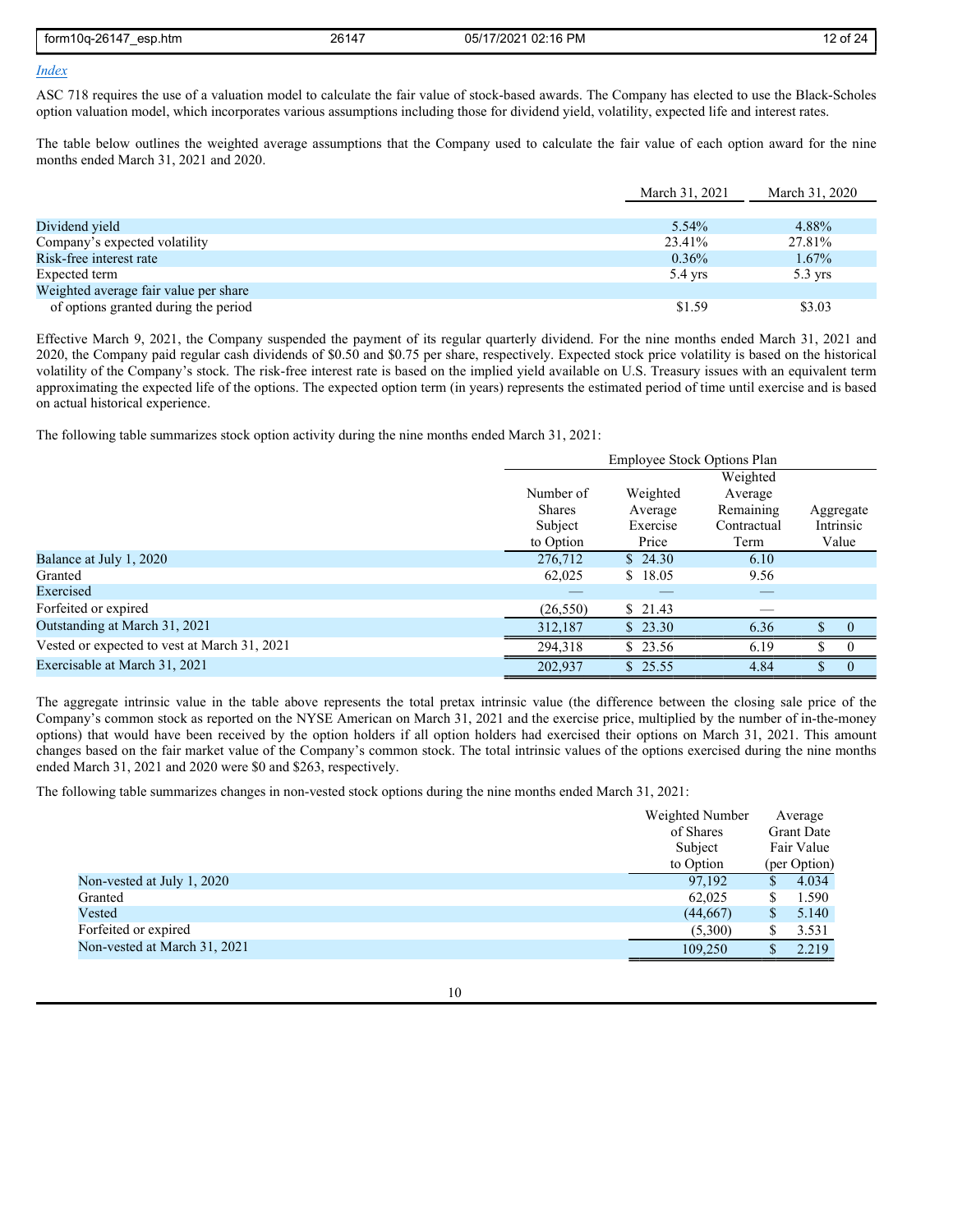#### Note 5. Commitments and Contingencies

The Company from time to time, enters into standby letters of credit agreements with financial institutions primarily relating to the guarantee of future performance on certain contracts. Contingent liabilities on outstanding standby letters of credit agreements aggregated to zero at March 31, 2021 and June 30, 2020. The Company, as a U.S. Government contractor, is subject to audits, reviews, and investigations by the U.S. Government related to its negotiation and performance of government contracts and its accounting for such contracts. Failure to comply with applicable U.S. Government standards by a contractor may result in suspension from eligibility for award of any new government contract and a guilty plea or conviction may result in debarment from eligibility for awards. The government may, in certain cases, also terminate existing contracts, recover damages, and impose other sanctions and penalties. As a result of contract audits the Company will determine a range of possible outcomes and in accordance with ASC 450 "Contingencies" the Company will accrue amounts within a range that appears to be its best estimate of a possible outcome. Adjustments are made to accruals, if any, periodically based on current information.

We are party to various litigation matters and claims arising from time to time in the ordinary course of business. While the results of such matters cannot be predicted with certainty, we believe that the final outcome of such matters will not have a material adverse effect on our business, financial condition, results of operations or cash flows. Currently, there are no matters pending.

#### Note 6. Revenue

The Company follows ASC 606 "Revenue from Contracts with Customers" to determine the recognition of revenue. This standard requires entities to assess the products or services promised in contracts with customers at contract inception to determine the appropriate unit at which to record revenues. Revenue is recognized when control of the promised products or services is transferred to customers at an amount that reflects the consideration to which the entity expects to be entitled to in exchange for those products or services.

Significant judgment is required in determining the satisfaction of performance obligations. Revenues from our performance obligations are satisfied over time using the output method which considers the appraisal of results achieved and milestones reached or units delivered based on contractual shipment terms, typically shipping point. Revenue is recognized when, or as, the customer takes control of the product or services. The output method best depicts the transfer of control to the customer as the output method represents work completed. Control is typically transferred to the customer at the shipping point as the Company has a present right to payment, the customer has legal title to the asset, the customer has the significant risks and rewards of ownership of the asset, and in most instances the customer has accepted the asset.

Total revenue recognized for the three and nine months ended March 31, 2021 based on units delivered totaled \$3,754,628 and \$15,479,212, respectively, compared to \$4,985,926 and \$15,806,805 for the same periods in fiscal year 2020. Total revenue recognized for the three and nine months ended March 31, 2021 based on milestones achieved totaled \$450,440 and \$2,953,436, respectively, compared to \$1,205,374 and \$3,594,988 for the same periods in fiscal year 2020.

The Company offers a standard one-year product warranty. Product warranties offered by the Company are classified as assurance-type warranties, which means, the warranty only guarantees that the good or service functions as promised. Based on this, the provided warranty is not considered to be a distinct performance obligation. The impact of variable consideration has been considered but none identified which would be required to be allocated to the transaction price as of March 31, 2021. Our payment terms are generally 30-60 days.

Contract liabilities were \$2,737,963 and \$2,175,235 as of March 31, 2021 and June 30, 2020, respectively. The increase in contract liabilities is primarily due to the advance collection of cash on specific contracts, offset in part, by revenue recognized. The company used the practical expedient to expense incremental costs incurred to obtain a contract when the contract term is less than one year.

The Company's backlog at March 31, 2021 totaling \$67.3 million is expected, based on expected due dates, to be recognized in the following fiscal years: 19.1% in 2021; 50.6% in 2022; 19.1% in 2023, and 11.2% thereafter.

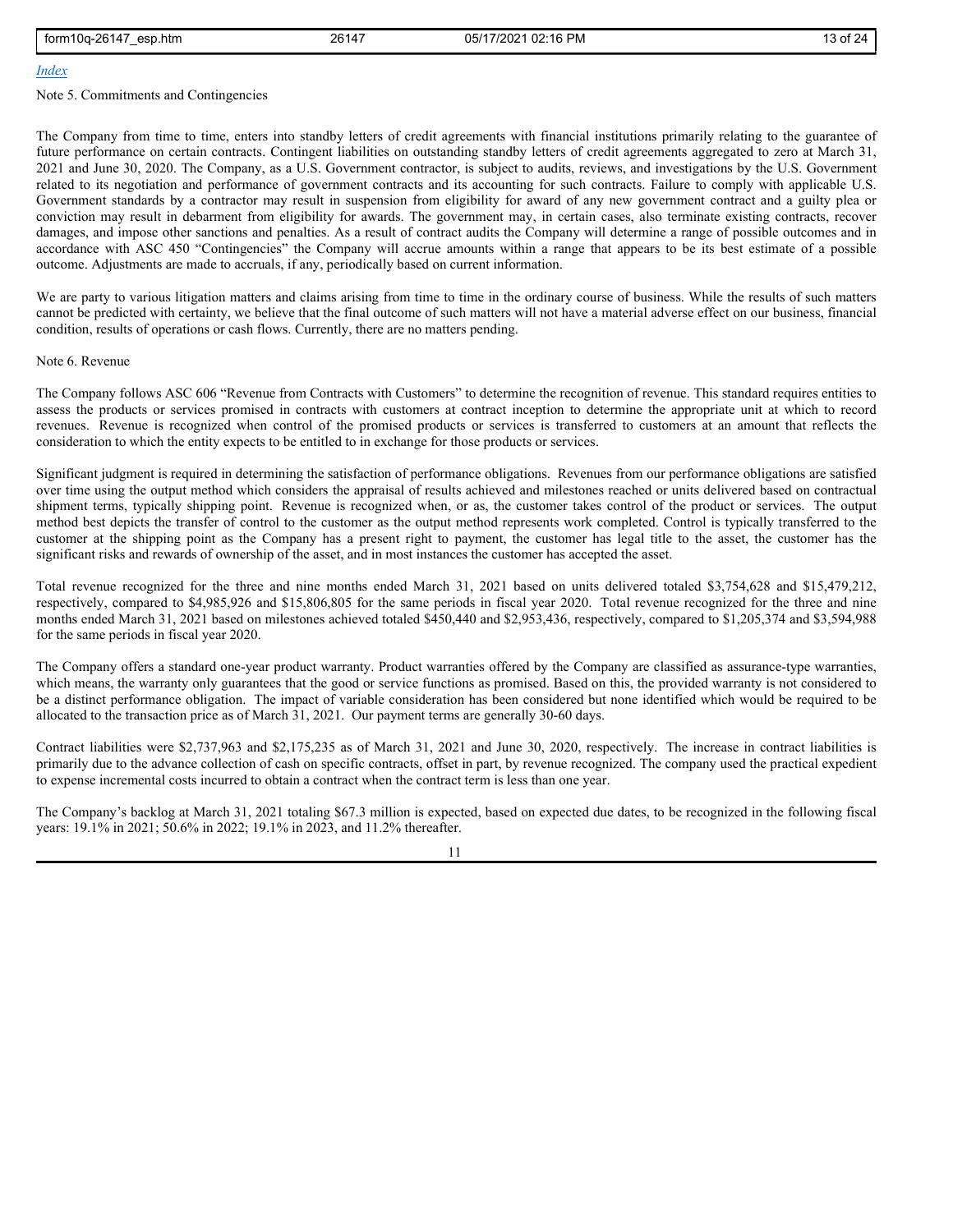Note 7. Recently Issued Accounting Standards

Recent Accounting Pronouncements Adopted

In August 2018, the FASB issued ASU No. 2018-13, "Fair Value Measurement (Topic 820): Disclosure Framework – Changes to the Disclosure Requirements for Fair Value Measurement." This ASU is part of the FASB's larger disclosure framework project intended to improve the effectiveness of financial statement footnote disclosure. ASU 2018-13 modifies required fair value disclosures related primarily to level 3 investments. This ASU is effective for annual periods beginning after December 15, 2019 and interim periods within those annual periods. The adoption of ASU 2018-13 does not have a material effect on the Company's financial position, results of operations, and cash flows as our investments are currently Level 1. We will, however, continue to evaluate going forward should we obtain any Level 3 investments.

#### Recent Accounting Pronouncements Not Yet Adopted

In December 2019, the FASB issued guidance (ASU 2019-12) intended to simplify the accounting for income taxes. The amendments in this guidance are effective for fiscal years, and interim periods within those fiscal years, beginning after December 15, 2020 (the Company's fiscal year beginning July 1, 2021). The Company did not elect early adoption of this guidance and is currently unable to predict the potential impact of this guidance on the Company's disclosures.

#### Note 8. Employee Stock Ownership Plan

The Company ESOP covers all nonunion employees who work 1,000 or more hours per year and are employed on June 30. Prior to December 1, 2020, the ESOP owned 469,119 shares, all of which were allocated to employees. On December 1, 2020, pursuant to a Stock Purchase Agreement dated as of such date, the Company, by selling 300,000 shares of its common stock, par value \$0.33 1/3 per share, to the Espey Mfg. & Electronics Corp. Employee Stock Ownership Plan Trust, provided more shares to be allocated to employees for services rendered over the next 15 years. The ESOP paid \$18.29 per share, for an aggregate purchase price of \$5,487,000. The determination of the purchase price was based on a fairness opinion obtained by an independent valuation firm. The ESOP borrowed from the Corporation an amount equal to the purchase price. The loan will be repaid in fifteen (15) equal annual installments of principal. The Board of Directors has fixed the interest rate and the unpaid balance will bear interest at a fixed rate of 3.00% per annum.

The Board of Directors of the Company had approved a purchase price per share equal to the lesser of the trading value on the day of closing or the lowest price listed in the valuation established by the independent valuation firm plus \$0.25. The valuation identified a range of \$18.04 - \$19.43 per share.

In making the sale, the Company relied on the exemption from registration under Section 4(2) of the Securities Act of 1933, as amended, because the shares sold were offered only to the ESOP.

After giving effect to the transaction, the ESOP owned 769,119 shares of the Company's 2,702,633 outstanding shares of common stock as of December 1, 2020.

The Company makes annual contributions to the ESOP equal to the ESOP's debt service less dividends on unallocated shares received by the ESOP. Any dividends on unallocated shares received by the ESOP are used to pay debt service. Any dividends on allocated ESOP shares are recorded as a reduction of retained earnings. As the debt is repaid, shares are released and allocated to active employees, based on the proportion of debt service paid in the year. The Company accounts for its ESOP in accordance with FASB ASC 718-40. Accordingly, the shares purchased by the ESOP are reported as Unearned ESOP shares in the balance sheets and the statements of changes in stockholders' equity. As shares are released or committedto-be-released, the Company reports compensation expense equal to the current average market price of the shares, and the shares become outstanding for earnings-per-share (EPS) computations. ESOP compensation expense was \$162,476 and \$73,241 for the three-month periods ended March 31, 2021 and 2020, respectively. ESOP compensation expense was \$218,750 and \$239,061 for the nine-month periods ended March 31, 2021 and 2020, respectively.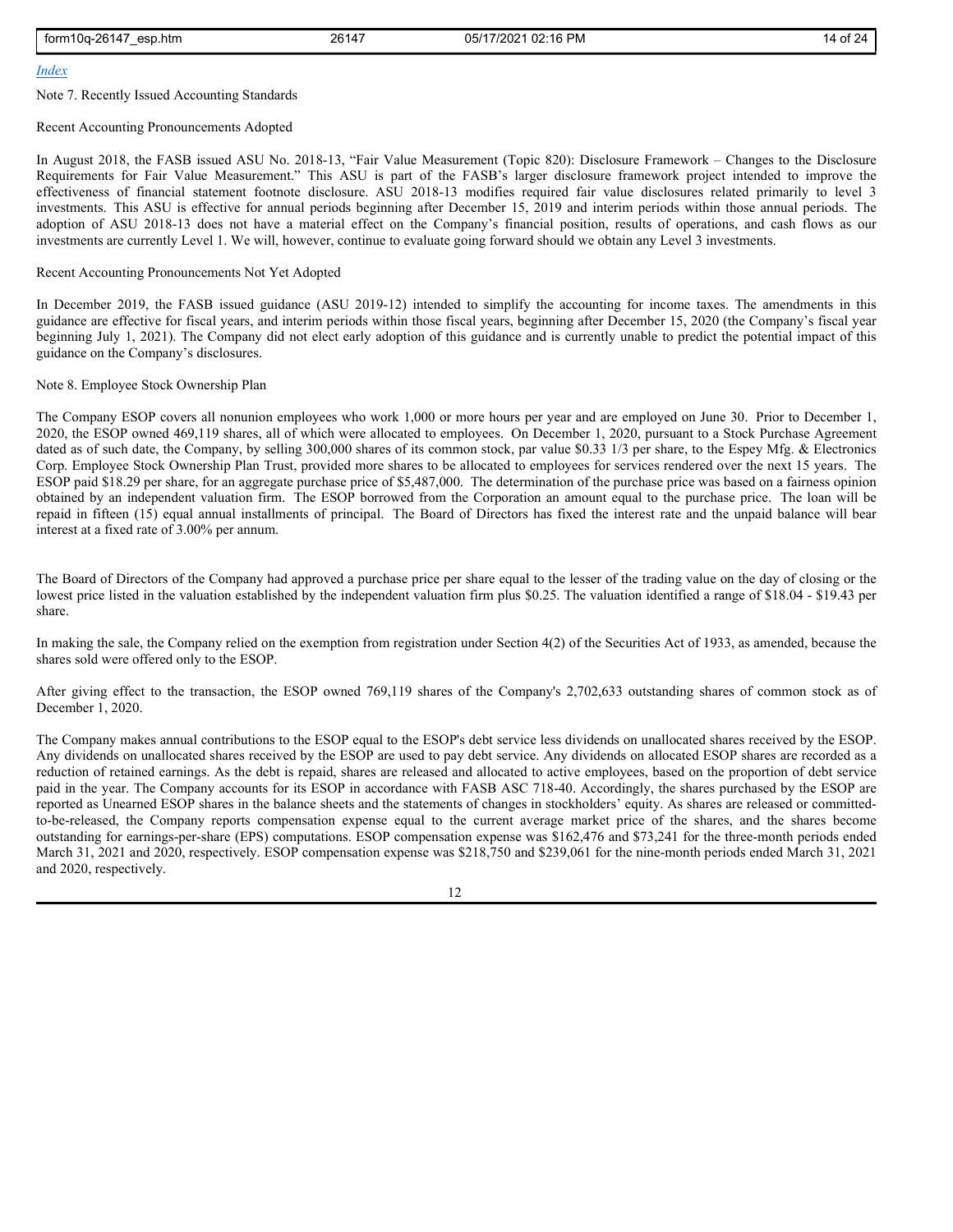| $\sim$<br>614.<br>esp.htm<br>torm.<br>،10a<br>$\sqrt{r}$<br>$\overline{\phantom{0}}$ | 26147 | PM<br>/2021<br>$\sim$<br>$\ddot{\phantom{0}}$<br>') · 1 に<br>95.<br><br>UZ.<br>ິ<br>. | $\sim$<br>2Δ.<br>of 24 |
|--------------------------------------------------------------------------------------|-------|---------------------------------------------------------------------------------------|------------------------|
|--------------------------------------------------------------------------------------|-------|---------------------------------------------------------------------------------------|------------------------|

The ESOP shares as of March 31, 2021 and 2020 were as follows:

|                                 | March 31, 2021 March 31, 2020 |         |
|---------------------------------|-------------------------------|---------|
| Allocated shares                | 467,104                       | 452,763 |
| Committed-to-be-released shares | 11.755                        | 10,625  |
| Unreleased shares               | 288,245                       | 3,541   |
|                                 |                               |         |
| Total shares held by the ESOP   | 767,104                       | 466,929 |
|                                 |                               |         |
| Fair value of unreleased shares | 4,381,324 \$                  | 65,544  |

The Company may at times be required to repurchase shares at the ESOP participants' request at the fair market value. During the three and nine months ended March 31, 2021 the Company did not repurchase shares previously held by the ESOP. During the three and nine months ended March 31, 2020 the Company repurchased 0 and 2,180 shares previously held by the ESOP for \$0 and \$47,949, respectively.

The ESOP allows for eligible participants to take whole share distributions from the Plan on specific dates in accordance with the provision of the Plan. Share distributions from the ESOP during the nine months ended March 31, 2021 and 2020 totaled 2,015 and 2,180 shares, respectively.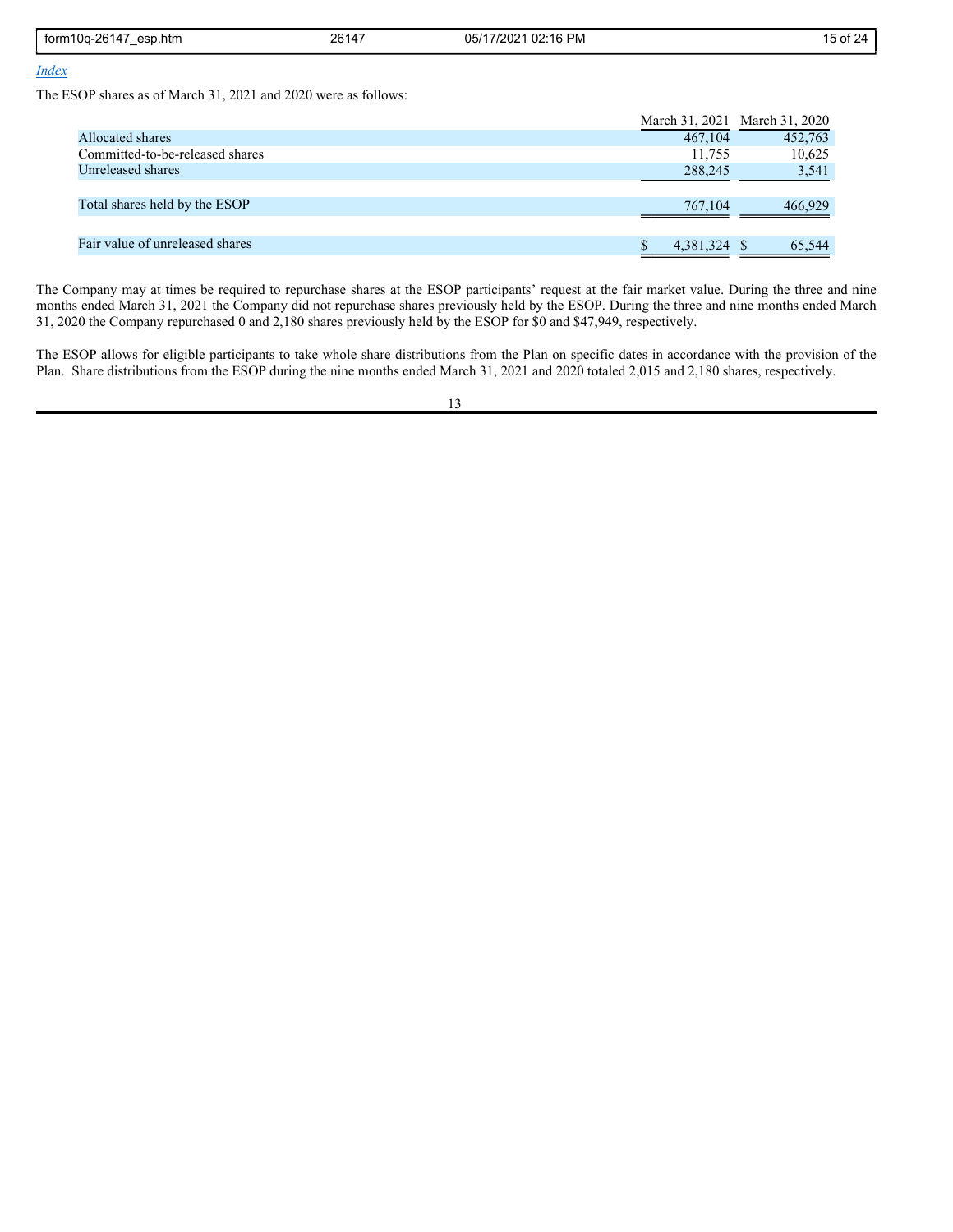| form10a-2614 $7$<br>esp.htm<br>- | 26147<br>∼<br>. | $02:16$ PM<br>5/17/2021<br>∩ҕ7<br>ີບປະ | . .<br>16<br>J 0 f ⊆<br>- 24 |
|----------------------------------|-----------------|----------------------------------------|------------------------------|
|----------------------------------|-----------------|----------------------------------------|------------------------------|

Item 2. Management's Discussion and Analysis of Financial Condition and Results of Operations

## **Overview**

Espey Mfg. & Electronics Corp. ("Espey") is a power electronics design and original equipment manufacturing (OEM) company with a long history of developing and delivering highly reliable products for use in military and severe environment applications. Design, manufacturing, and testing is performed in our 150,000+ square foot facility located at 233 Ballston Ave, Saratoga Springs, New York. Espey is classified as a "smaller reporting company" for purposes of the reporting requirements under the Securities Exchange Act of 1934, as amended. Espey's common stock is publiclytraded on the NYSE American under the symbol "ESP."

Espey began operations after incorporation in New York in 1928. We strive to remain competitive as a leader in high power energy conversion and transformer solutions through the design and manufacture of new and improved products by using advanced and "cutting edge" electronics technologies.

Espey is ISO 9001:2015 and AS9100:2016 certified. Our primary products are power supplies, power converters, filters, power transformers, magnetic components, power distribution equipment, UPS systems, antennas and high power radar systems. The applications of these products include AC and DC locomotives, shipboard power, shipboard radar, airborne power, ground-based radar, and ground mobile power.

Espey services include design and development to specification, build to print, design services, design studies, environmental testing services, metal fabrication, painting services, and development of automatic testing equipment. Espey is vertically integrated, meaning that the Company produces individual components (including inductors), populates printed circuit boards, fabricates metalwork, paints, wires, qualifies, and fully tests items, mechanically, electrically and environmentally, in house. Portions of the manufacturing and testing process are subcontracted to vendors from time to time.

The Company markets its products primarily through its own direct sales organization and through outside sales representatives. Business is solicited from large industrial manufacturers and defense companies, the government of the United States, foreign governments and major foreign electronic equipment companies. Espey is also on the eligible list of contractors with the United States Department of Defense. We pursue opportunities for prime contracts directly with the Department of Defense and are generally automatically solicited by Department of Defense procurement agencies for their needs falling within the major classes of products produced by the Company. Espey contracts with the Federal Government under cage code 20950 as Espey Mfg. & Electronics Corp.

There is competition in all classes of products manufactured by the Company, ranging from divisions of the largest electronic companies, to many small companies. The Company's sales do not represent a significant share of the industry's market for any class of its products. The principal methods of competition for electronic products of both a military and industrial nature include, among other factors, price, product performance, the experience of the particular company and history of its dealings in such products.

Our business is not seasonal. However, the concentration of our business in the rail industry, and in equipment for military applications and industrial applications, and our customer concentrations expose us to on-going associated risks. These risks include, without limitation, fluctuating requirements for power supplies in the rail industry, dependence on appropriations from the United States Government and the governments of foreign nations, program allocations, the potential of governmental termination of orders for convenience, and the general strength of the industry sectors in which our customers transact business.

In order to compete effectively for new business, in some cases we have invested in upfront design costs, thereby reducing initial profitability as a means of procuring new long-term programs. As part of our strategy, we adjust our pricing in order to achieve a balance which enables us both to retain repeat programs while being more competitive in bidding on new programs.

We continue to place an emphasis on securing "build to print" opportunities, which will allow production work to go directly to the manufacturing floor, limiting the impact on our engineering staff. This allows us to keep our manufacturing team busy while the products are being developed inhouse to production.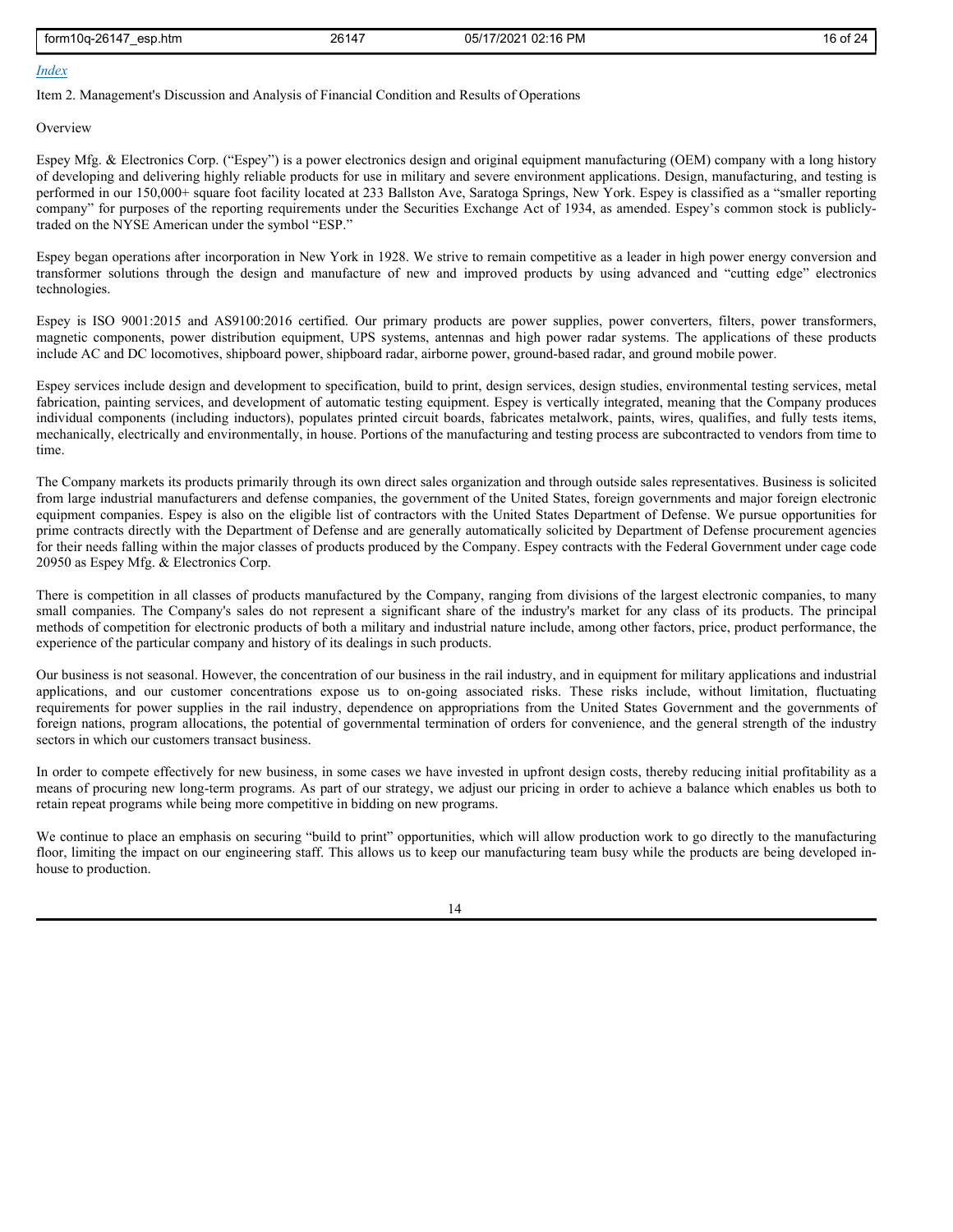| 110a-26147<br>esp.htm<br>torm | 26147 | 02:16 PM<br>17/2021<br>05/ <sup>.</sup> | .<br>۰,Δ<br>ΩŤ |
|-------------------------------|-------|-----------------------------------------|----------------|
|-------------------------------|-------|-----------------------------------------|----------------|

The total backlog at March 31, 2021 was approximately \$67.3 million, which included \$43.6 million from five significant customers, compared to \$59.8 million at March 31, 2020, which included \$32.7 million from four significant customers. The Company's total backlog represents the estimated remaining sales value of work to be performed under firm contracts. The funded portion of this backlog at March 31, 2021 is approximately \$65.2 million. This includes items that have been authorized and appropriated by Congress and/or funded by the customer. The unfunded backlog at March 31, 2021 is approximately \$2.1 million and represents two firm multi-year orders from a single customer for which funding has not yet been appropriated by Congress or funded by our customer. While there is no guarantee that future budgets and appropriations will provide funding for individual programs, management has included in unfunded backlog only those programs that it believes are likely to receive funding based on discussions with customers and program status. The unfunded backlog at March 31, 2020 was \$1.2 million, comprised of one of the same multi-year orders from a single customer. Contracts are subject to modification, change or cancellation, and the Company accounts for these changes as they are probable and estimable. The Company evaluates the impact of any scope modifications and will adjust reserves as information is known and estimable.

Successful conversion of engineering program backlog into sales is largely dependent on the execution and completion of our engineering design efforts. It is not uncommon to experience technical or scheduling delays which arise from time to time as a result of, among other reasons, design complexity, the availability of personnel with the requisite expertise, and the requirements to obtain customer approval at various milestones. Cost overruns which may arise from technical and schedule delays could negatively impact the timing of the conversion of backlog into sales, or the profitability of such sales. We continue to experience technical and schedule delays with our major development programs. However, these delays are being resolved as they arise and we do not expect any negative impact on our customer order fulfillment projections for the remainder of fiscal year 2021 or fiscal year 2022. As of April 2021, we received qualification approval on a large significant engineering design and production contract which allows us to begin the manufacturing of end units. Engineering programs in both the funded and unfunded portions of the current backlog aggregate \$8.6 million.

In March 2021, we experienced an unplanned facility closure resulting from COVID-19 exposures. With a large number of our on-site workforce testing positive to the virus or required to self-isolate due to an identified direct exposure, operations were suspended for approximately 10 days. The facility did not re-open at full capacity, with employees returning upon proper clearance based on established internal protocols. This closure had a significant impact on our employees' morale and our ability to manufacture and ship during the current fiscal quarter. Although we continue to experience disruptions from workforce absenses, currently we are fully operational. Global supply chain disruptions from closures has had an impact on our ability to ship product during fiscal year 2021. As the effects of the pandemic continue world-wide, we will continue to experience some trickle-down effects to our direct supply base which will impact our ability to ship some scheduled deliveries for the foreseeable future.

The pandemic has had a direct effect on at least one key customer of the Company with a resulting significant impact on the Company. Subsequent to fiscal year ended June 30, 2020, the Company received a request from a customer to stop work temporarily on a design and production contract for a product to be used in the airline industry for a minimum of 120 days. As of December 31, 2020, the contract was cancelled by the customer and as a result the Company's sales backlog was reduced by \$0.4 million and \$1.7 million during the three and nine months ended March 31, 2021, respectively. The impact to the financial statements for this reduction is discussed in Results of Operations, below. The Company is reviewing potential contractual remedies.

Management expects revenues in fiscal year 2021 to be lower than revenues during fiscal year 2020, and expects the net income per share to be lower in fiscal year 2021 than the net income per share during fiscal year 2020. These expectations are driven by orders already in our sales backlog, the impact of workforce and supplier constraints primarily resulting from the effects from the pandemic, an inventory write-off incurred due to a cancelled contract supporting the airline industry also a result of the pandemic, and projected increased costs on several programs beyond initial expectations adversely impacting net income, additionally discussed in Results of Operations.

The Company currently expects new orders in fiscal 2021 to exceed the \$40.9 million in new orders received in fiscal year 2020. As market factors including competition and product costs impact gross profit margins, management will continue to evaluate our sales strategy, employment levels, and facility costs.

New orders received in the first nine months of fiscal year 2021 were \$30.8 million as compared to \$33.6 million new orders received in the first nine months of fiscal 2020. It is presently anticipated that a minimum of \$12.8 million of orders comprising the March 31, 2021 backlog will be filled during the fiscal year ending June 30, 2021. The minimum of \$12.8 million does not include any shipments, which may be made against orders subsequently received during the fiscal year ending June 30, 2021. The estimate of the March 31, 2021 backlog to be shipped in fiscal year 2021 is subject to future events, which may cause the amount of the backlog actually shipped to differ from such estimate.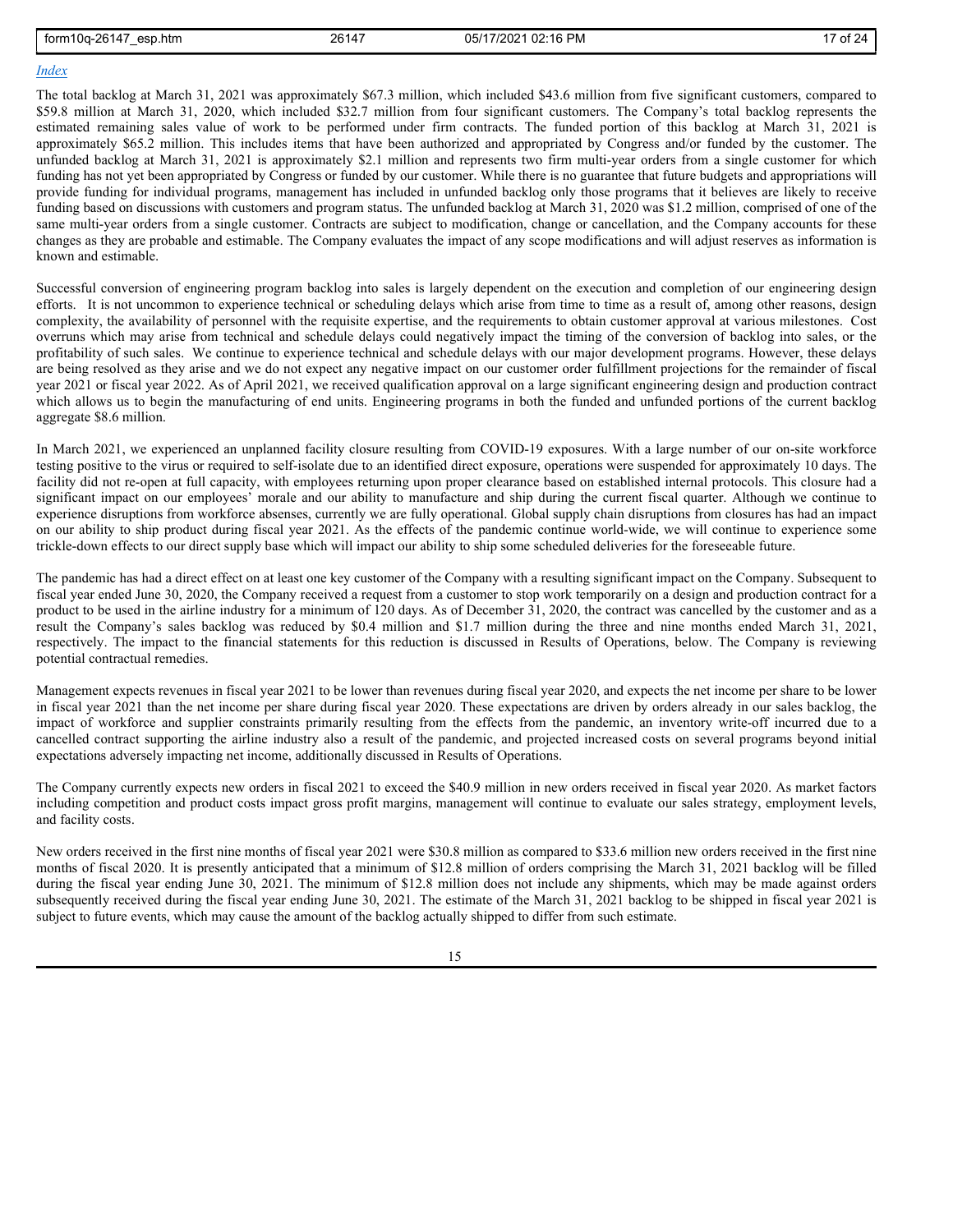| -2614 <sup>-</sup><br>torm<br>esp.htm<br>10a-26 | $-1$<br>co.<br>٬14<br>╭<br>∼ | 16 PM<br>$\sim$<br>∩^<br>05/<br>' <i>' A</i><br>.<br>. .<br>uz<br>ZUZ<br>. | $\overline{\phantom{a}}$<br>. .<br>ור<br>. .<br>. . |
|-------------------------------------------------|------------------------------|----------------------------------------------------------------------------|-----------------------------------------------------|
|                                                 |                              |                                                                            |                                                     |

In addition to the backlog, the Company currently has outstanding opportunities representing approximately \$90 million in the aggregate as of May 3, 2021 for both repeat and new programs*.* The outstanding quotations encompass various new and previously manufactured power supplies, transformers, and subassemblies. However, there can be no assurance that the Company will acquire any of the anticipated orders described above, many of which are subject to allocations of the United States defense spending and factors affecting the defense industry.

A significant portion of the Company's business is the production of military and industrial electronic equipment for use by the U.S. and foreign governments and certain industrial customers. Net sales to five significant customers represented 66.1% of the Company's total sales for the threemonth period ended March 31, 2021. Net sales to one significant customer represented 33% of the Company's total sales for the three-month period ended March 31, 2020. Net sales to four significant customer represented 57.3% of the Company's total sales for the nine-month period ended March 31, 2021. Net sales to one significant customer represented 27.7% of the Company's total sales for the nine-month period ended March 31, 2020. This high concentration level with these customers presents significant risk. A loss of one of these customers or programs related to these customers could significantly impact the Company. Historically, a small number of customers have accounted for a large percentage of the Company's total sales in any given fiscal year.

#### Critical Accounting Policies and Estimates

Management believes our most critical accounting policies include revenue recognition and cost estimation on our contracts.

#### Revenue

The majority of our net sales is generated from contracts with industrial manufacturers and defense companies, the Department of Defense, other agencies of the government of the United States and foreign governments for the design, development and/or manufacture of products. We provide our products and design and development services under fixed-price contracts. Under fixed-price contracts we agree to perform the specified work for a pre-determined price. To the extent our actual costs vary from the estimates upon which the price was negotiated, we will generate more or less profit or could incur a loss.

We account for a contract after it has been approved by all parties to the arrangement, the rights of the parties are identified, payment terms are identified, the contract has commercial substance, and collectability of consideration is probable. We assess each contract at its inception to determine whether it should be combined with other contracts. When making this determination, we consider factors such as whether two or more contracts were negotiated and executed at or near the same time, or were negotiated with an overall profit objective.

We evaluate the products or services promised in each contract at inception to determine whether the contract should be accounted for as having one or more performance obligations. Significant judgment is required in determining performance obligations. We determine the transaction price for each contract based on the consideration we expect to receive for the products or services being provided under the contract. The transaction price for each performance obligation is based on the estimated standalone selling price of the product or service underlying each performance obligation. Transaction prices on our contracts subject to the Federal Acquisition Regulations (FAR) are typically based on estimated costs plus a reasonable profit margin.

We recognize revenue using the output method based on the appraisal of results achieved and milestones reached or units delivered based on contractual shipment terms, typically shipping point.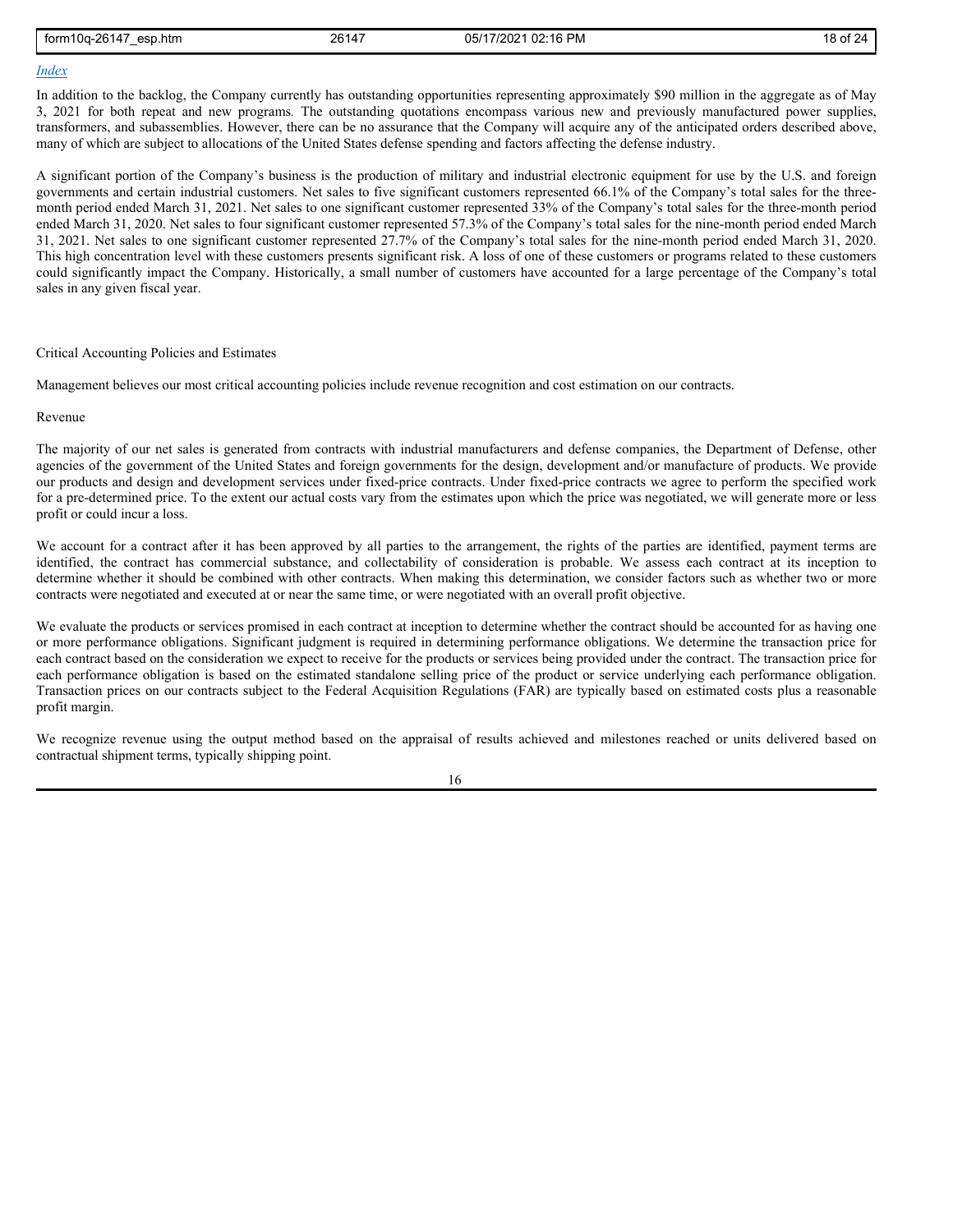## form10q-26147\_esp.htm 26147 05/17/2021 02:16 PM 19 of 24

## *Index*

Inventory

Raw materials are valued at the lower of cost (average cost) or net realizable value. Balances for slow-moving and obsolete inventory are reviewed on a regular basis by analyzing estimated demand, inventory on hand, sales levels, market conditions, and other information and reduce inventory balances based on this analysis.

Inventoried work relating to contracts in process and work in process is valued at actual production cost, including factory overhead incurred to date. Contract costs include material, subcontract costs, labor, and an allocation of overhead costs. Work in process represents spare units and parts and other inventory items acquired or produced to service units previously sold or to meet anticipated future orders. Provision for losses on contracts is made when the existence of such losses becomes probable and estimable. The provision for losses on contracts is included in other accrued expenses on the Company's balance sheet. The costs attributed to units delivered under contracts are based on the estimated average cost of all units expected to be produced. Certain contracts are expected to extend beyond twelve months.

The estimation of total cost at completion of a contract is subject to numerous variables involving contract costs and estimates as to the length of time to complete the contract. Given the significance of the estimation processes and judgments described above, it is possible that materially different amounts of expected sales and contract costs could be recorded if different assumptions were used, based on changes in circumstances, in the estimation process. When a change in expected sales value or estimated cost is determined, the change is reflected in current period earnings.

#### Contract Liabilities

Contract liabilities include advance payments and billings in excess of revenue recognized.

#### Results of Operations

Net sales decreased for the three months ended March 31, 2021 to \$4,205,068 as compared to \$6,191,300 for the same period in 2020. Net sales for the nine months ended March 31, 2021 decreased to \$18,432,648 as compared to \$19,401,793 for the same period in 2020. For the three and nine months ended March 31, 2021, sales decreased due to a decline in power supply and magnetic sales offset, in part, by an increase in build to print shipments. In general, sales fluctuations within product categories will occur during a comparable fiscal period as the direct result of product mix, influenced by the duration of specific programs and the contractual terms of firm orders placed for product and services under those those programs including contract value, scope of work and duration. Deliverables within firm contracts are often subject to delivery schedules. Internal and external contraints, at times, impact our ability to ship. Sales results during the three and nine months ended March 31, 2021 were significantly impacted by our inability to manufacture and ship product during the current fiscal quarter due to an unplanned facility closure which occurred in March 2021 resulting from a significant workforce COVID-19 exposure. This closure lasted approximately 10 days with the facility re-opening at less than full capacity. Also impacting sales during the current fiscal year, specific to power supply shipments, is the decline in procurement for product supporting the the rail industry. This decline has been offset, in part, by an increase in build to print contracts of varying size, scope and duration.

In addition, we continued to be constrained by (i) engineering design changes required to meet customer requirements, (ii) certain supplier product non-conformances, (iii) delays in obtaining timely resolutions on issues encompassing build to print customer-owned drawings, and (iv) an increase in lead times for many parts, including certain electronic components due to industry shortages and volatility within the power electronics industry. We are also experiencing an increase in delays with certain supplier deliveries resulting from effects of the COVID-19 pandemic. Engineering, program management, and supply chain personnel are working closely with our customers and suppliers to execute on our past due deliveries and we do not expect this situation to affect future business opportunities. We anticipate that many of these issues will be resolved in the near future. As of April 2021, we received qualification approval on a large significant engineering design and production contract which allows us to begin the manufacturing of end units.

Gross (loss) profits for the three months ended March 31, 2021 and 2020 were \$(187,154) and \$ 910,933, respectively. Gross (loss) profit as a percentage of sales was approximately (4.5)% and 14.7%, for the same periods, respectively. For the nine months ended March 31, 2021 and 2020, gross profits were \$1,653,681 and \$3,527,429, respectively. Gross profit as a percentage of sales was approximately 9.0% and 18.2%, for the same periods, respectively. The primary factors in determining the change in gross profit and net income are overall sales levels and product mix. The gross profits on mature products and build to print contracts are typically higher as compared to products which are still in the engineering development stage or in early stages of production. In the case of the latter, the Company can incur what it refers to as "loss contracts," primarily on engineering design contracts in which the Company invests with the objective of developing future product sales. In any given accounting period the mix of product shipments between higher margin programs and less mature programs, and expenditures associated with loss contracts, has a significant impact on gross profit and net income. The decrease in sales during the current fiscal quarter primarily resulting from the unplanned facility shutdown due to the COVID-19 pandemic had a significant inpact on gross profit recognized during the three and nine months ended March 31, 2021.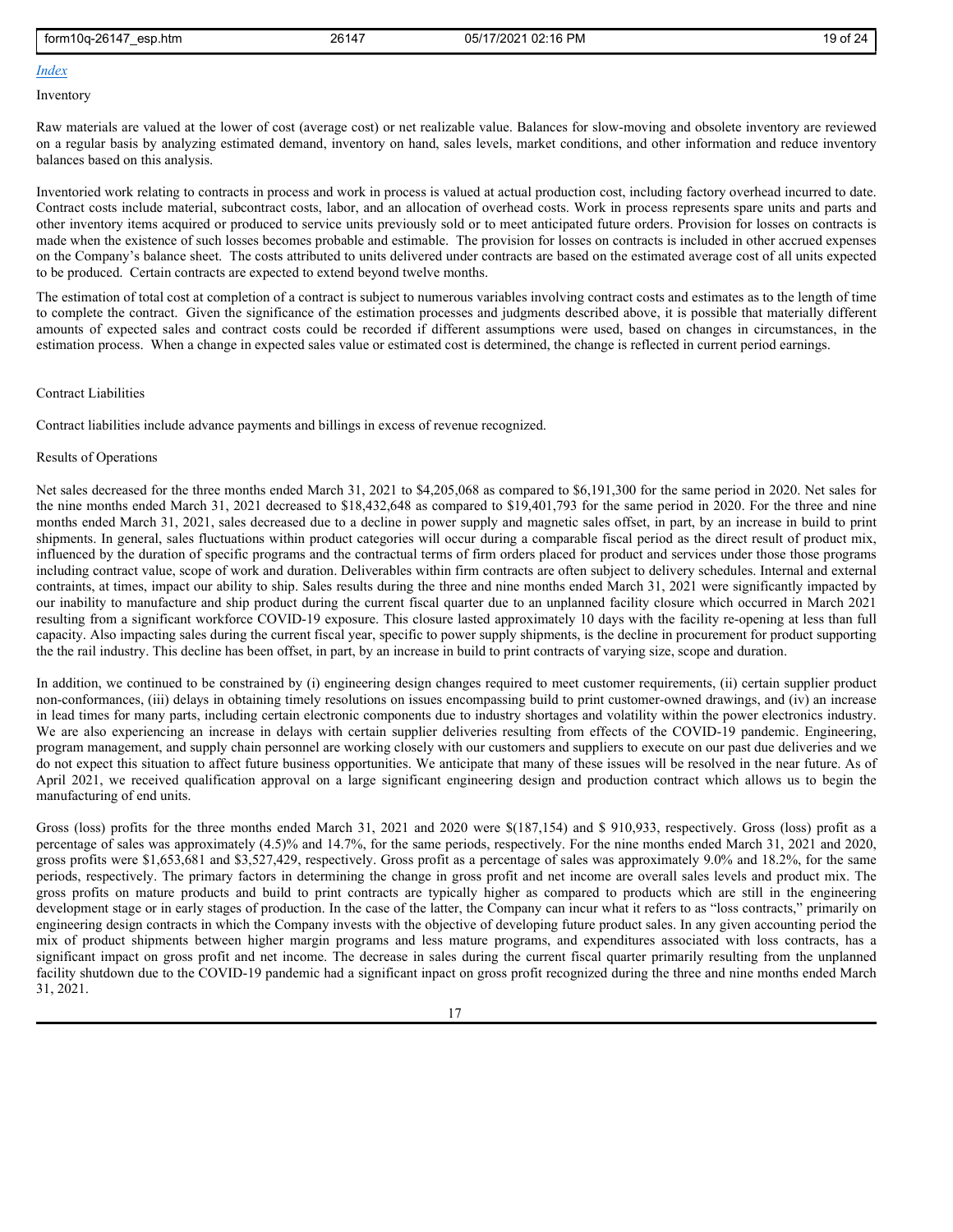| form10q-26147_esp.htn |  |
|-----------------------|--|
|-----------------------|--|

Several factors contributed to a decrease in the gross profit and the gross profit percentage in the three months ended March 31, 2021 as compared to the same period in 2020. Most significantly, the Company recognized as a reduction to income, increased costs on two specific engineering design and production contracts, one of which incurred an increase in anticipated labor costs and the other primarily consisting of unforeseen material escalation costs to complete the production builds. Second, the Company wrote down the remaining value of inventory pertaining to a certain design and production contract serving the airline industry which was cancelled by the customer during the second quarter of the current fiscal year. The Company is currently reviewing its legal options. Collections in respect of this contract which may be received in the future will be recognized in income, if and when received. The gross profit percentage decreased in the nine months ended March 31, 2021 as compared to the same period in 2020 primarily from product mix, specifically on build to print shipments which yielded lower margins on a higher sales base when compared to the same period last year. This is largely attributed to a specific contract which had no comparable sales in the prior period. In addition, the gross profit percentage was negatively impacted by the increase in costs recognized on two design and production contracts and the inventory adjustment made to a specific contract supporting the airline industry, both discussed above.

Selling, general and administrative expenses were \$990,311 for the three months ended March 31, 2021, a decrease of \$66,723, compared to the three months ended March 31, 2020. Selling, general and administrative expenses were \$2,850,415 for the nine months ended March 31, 2021, a decrease of \$540,573 compared to the nine months ended March 31, 2020. The decrease for the three months ended March 31, 2021 as compared to the same period in 2020 relates primarily to the decrease in employee compensation, travel, reduction in outside services supporting sales leads, and a decrease in outgoing freight costs due to a decrease in shipments. These decreases were offset in part by an increase in audit fees due to the timing of progress billings. The decrease for the nine months ended March 31, 2021 as compared to the same period in 2020 relates primarily to the decrease in employee compensation, travel, conference and training expenditures, reduction in outside services supporting sales leads, a decrease in board of director's fees due to a reduction of one director, and a decrease in outgoing freight costs due to a decrease in shipments. These decreases were offset in part by an increase in outside selling costs for commissions paid on certain contracts. Employee compensation decreased due to a reduction in workforce and cost reduction measures implemented that included forgoing cost of living increases and the payment of bonuses during the current fiscal year.

Other income for the three months ended March 31, 2021 and 2020 was \$7,075 and \$23,518, respectively. Other income for the nine months ended March 31, 2021 and 2020 was \$40,906 and \$109,771, respectively. The decrease for the three and nine months ended is primarily due to the decrease in interest income resulting from a reduction in investment securities and interest rate reductions. Interest income is a function of the level of investments and investment strategies that generally tend to be conservative.

The Company's effective tax rates for the three and nine months ended March 31, 2021, were approximately 8.6% and 8.2%, respectively, compared to approximately 15.4% and 15.9% for the three and nine months ended March 31, 2020, respectively. The effective tax rate in fiscal 2021 and 2020 is less than the statutory tax rate mainly due to the benefit derived from the ESOP dividends paid on allocated shares. The decrease in the effective tax rate between periods is primarily due to a reduction in income before taxes.

Net loss for the three months ended March 31, 2021, was \$(1,070,114) or \$(0.44) per share, basic and diluted, compared to net loss of \$(103,765) or \$(0.04) per share, basic and diluted, for the three months ended March 31, 2020. Net (loss) income for the nine months ended March 31, 2021, was \$(1,061,297) or \$(0.44) per share, basic and diluted, compared to \$206,975 or \$0.09 per share, basic and diluted, for the nine months ended March 31, 2020. The decrease in net income in the three and nine months ended resulted from the decrease in gross profit and lower other income offset, in part, by the decrease in selling, general and administrative, all discussed above.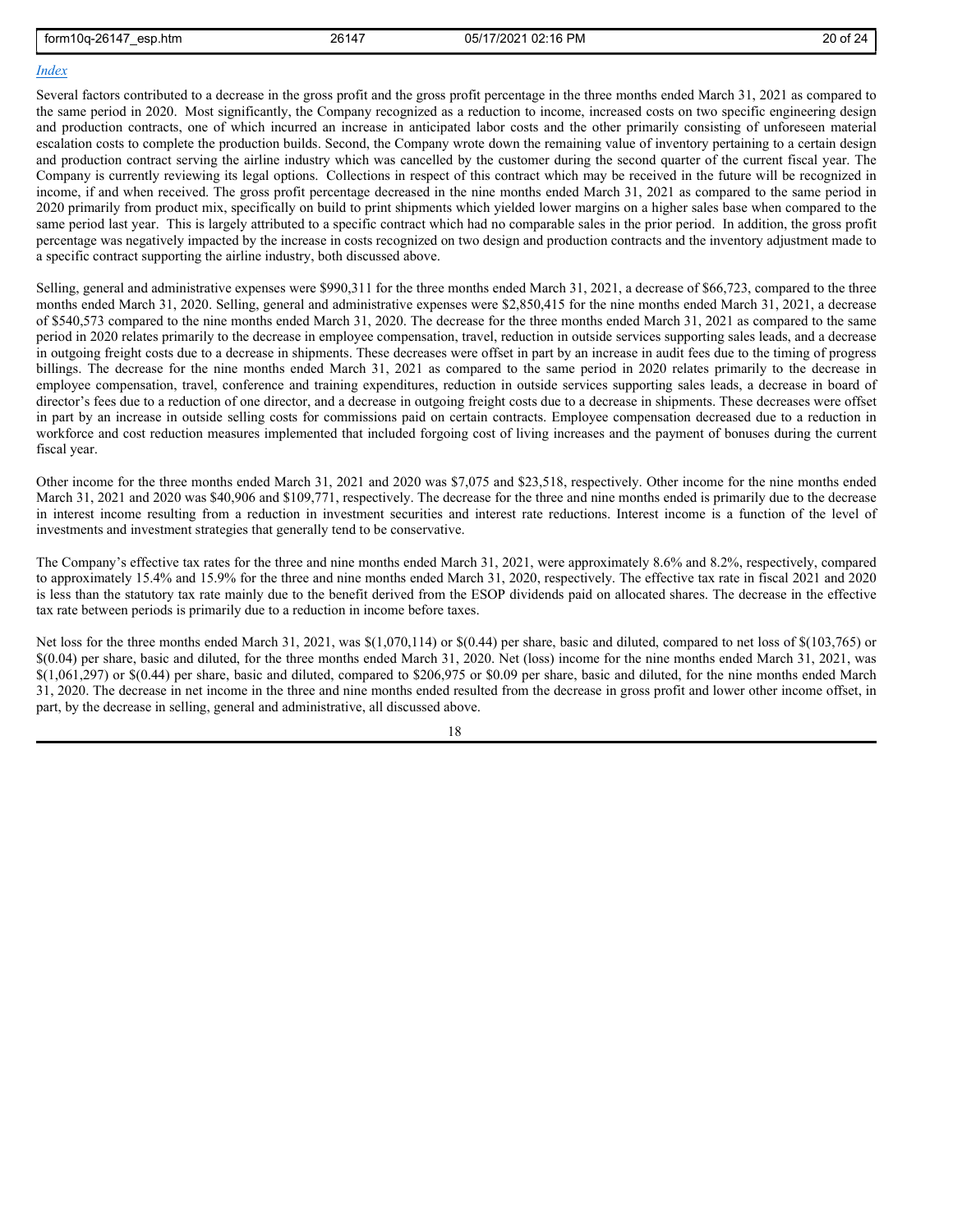#### Liquidity and Capital Resources

The Company's working capital is an appropriate indicator of the liquidity of its business, and during the past two fiscal years, the Company, when possible, has funded all of its operations with cash flows resulting from operating activities and when necessary from its existing cash and investments. The Company did not borrow any funds during the last two fiscal years. Management has available a \$3,000,000 line of credit to help fund further growth or working capital needs, if necessary, but does not anticipate the need for any borrowed funds in the foreseeable future. Contingent liabilities on outstanding standby letters of credit agreements aggregated to zero at March 31, 2021 and 2020. The line of credit is reviewed annually in November for renewal by December 1<sup>st</sup>.

The Company's working capital as of March 31, 2021 and 2020 was \$26.1 million and approximately \$27.2 million, respectively. The Company may at times be required to repurchase shares at the ESOP participants' request at the fair market value. During the three and nine months ended March 31, 2021 the Company did not repurchase any shares held by the ESOP. During the three and nine months ended March 31, 2020 the Company repurchased 0 and 2,180 shares previously held by the ESOP for \$0 and \$47,949, respectively. Under existing authorizations from the Company's Board of Directors, as of March 31, 2021, management is authorized to purchase an additional \$783,460 of Company stock.

The table below presents the summary of cash flow information for the fiscal years indicated:

|                                                     | Nine months Ended March 31, |  |             |
|-----------------------------------------------------|-----------------------------|--|-------------|
|                                                     | 2021                        |  | 2020        |
| Net cash provided by operating activities           | 2,188,300                   |  | 4.934.111   |
| Net cash provided by (used in) investing activities | 2,099,830                   |  | (248,270)   |
| Net cash used in financing activities               | (1,201,316)                 |  | (1,758,043) |

Net cash provided by operating activities fluctuates between periods primarily as a result of differences in sales and net income, provision for income taxes, the timing of the collection of accounts receivable, purchase of inventory, and payment of accounts payable. The decrease in cash provided by operating activities compared to the prior year primarily relates to the decrease in cash collected from customers as advances in contract liabilities, a decrease in net income and an increase in inventory purchases, offset, in part, by a decrease in spending on accounts payable and an increase in trade accounts receivables collected. Net cash provided by investing activities increased in the nine months ended March 31, 2021 as compared to the same period in 2020 primarily due to maturing investments that were not reinvested during this period when compared to the same period last year. Cash used in financing activities decreased during the current period. The decrease is primarily due to the suspension and non-payment of the quarterly dividend during the current fiscal quarter and a decrease in cash proceeds collected from the exercise of stock options offset by the decrease in the purchase of treasury stock as compared to the same period last year.

The Company currently believes that the cash flow generated from operations and when necessary, from cash and cash equivalents will be sufficient to meet its long-term funding requirements for the foreseeable future.

During the nine months ended March 31, 2021 and 2020, the Company expended \$34,337 and \$210,527, respectively, for plant improvements and new equipment. The Company has budgeted approximately \$200,000 for new equipment and plant improvements in fiscal year 2021. Management anticipates that the funds required will be available from current operations.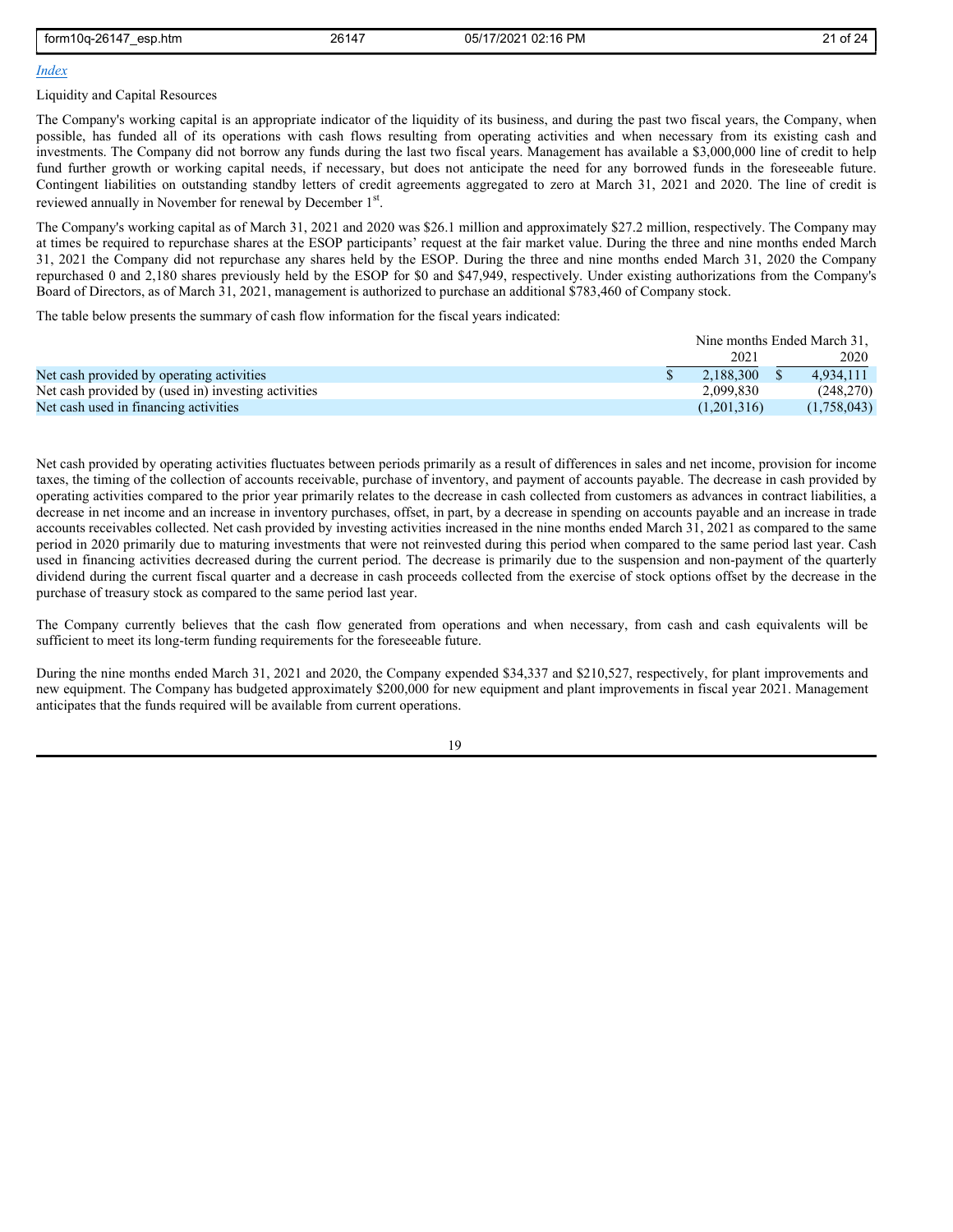#### CAUTIONARY STATEMENT FOR PURPOSES OF THE "SAFE HARBOR" PROVISIONS OF THE PRIVATE SECURITIES LITIGATION REFORM ACT OF 1995

This report contains "forward-looking statements" within the meaning of the Private Securities Litigation Reform Act of 1995. The terms "believe," "anticipate," "intend," "goal," "expect," and similar expressions may identify forward-looking statements. These forward-looking statements represent the Company's current expectations or beliefs concerning future events. The matters covered by these statements are subject to certain risks and uncertainties that could cause actual results to differ materially from those set forth in the forward-looking statements, including the Company's dependence on timely development, introduction and customer acceptance of new products, the impact of competition and price erosion, supply and manufacturing constraints, potential new orders from customers, the impact of cyber or other security threats or other disruptions to our business, the impact of the COVID-19 pandemic on the United States economy and our operations and other risks and uncertainties. The foregoing list should not be construed as exhaustive, and the Company disclaims any obligation subsequently to revise any forward-looking statements to reflect events or circumstances after the date of such statements or to reflect the occurrence of anticipated or unanticipated events. The Company wishes to caution readers not to place undue reliance on any such forward-looking statements, which speak only as of the date made.

#### Item 3. Quantitative and Qualitative Disclosures About Market Risk

The Company is a smaller reporting company as defined under Securities and Exchange Commission Rule 12b-2. Pursuant to the exemption available to smaller reporting company issuers under Item 305 of Regulation S-K, quantitative and qualitative disclosures about market risk, the Company is not required to provide the information for this item.

#### Item 4. Controls and Procedures

(a) The Company's management, with the participation of the Company's chief executive officer and chief financial officer, carried out an evaluation of the effectiveness of our disclosure controls and procedures (as defined in Rule 13a-15(e) and 15d-15(e) under the Securities Exchange Act of 1934) as of the end of the period covered by this Quarterly Report on Form 10-Q. Based on such evaluation, our chief executive officer and chief financial officer have concluded that our disclosure controls and procedures were effective as of the end of the period covered by this report.

(b) There have been no changes in our internal controls over financial reporting during the period covered by this report that have materially affected, or are reasonably likely to materially affect, our internal controls over financial reporting.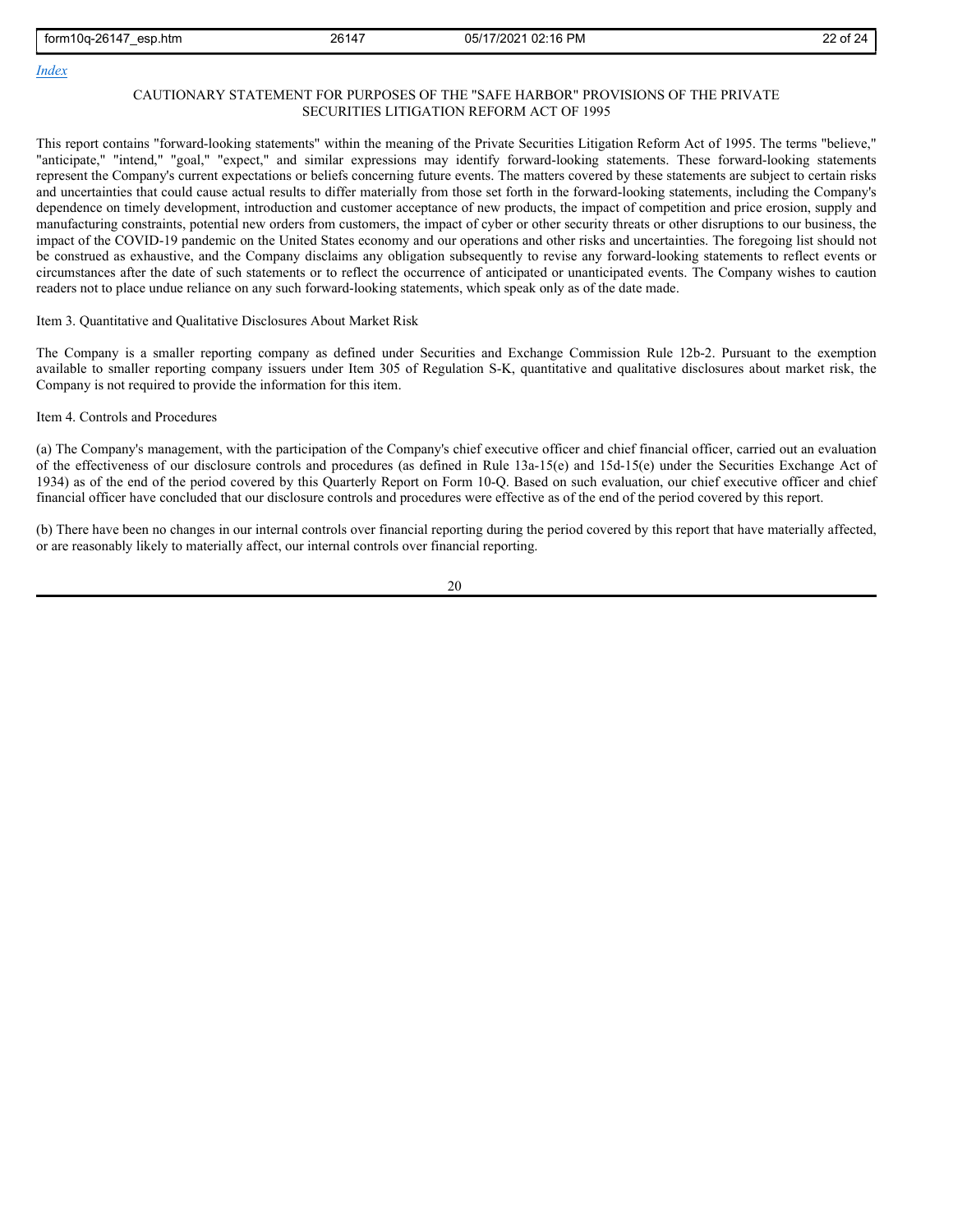| form10q-26147_esp.htm |                     | 26147                                                             | 05/17/2021 02:16 PM                                                                                                                                                                                                                                                                                               | 23 of 24 |
|-----------------------|---------------------|-------------------------------------------------------------------|-------------------------------------------------------------------------------------------------------------------------------------------------------------------------------------------------------------------------------------------------------------------------------------------------------------------|----------|
| <i>Index</i>          |                     |                                                                   |                                                                                                                                                                                                                                                                                                                   |          |
|                       |                     |                                                                   | PART II: Other Information and Signatures                                                                                                                                                                                                                                                                         |          |
| Item 1.               | Legal Proceedings   |                                                                   |                                                                                                                                                                                                                                                                                                                   |          |
|                       |                     | condition, results of operations or cash flows.                   | We are party to various litigation matters and claims arising from time to time in the ordinary course of business. While the results of such matters<br>cannot be predicted with certainty, we believe that the final outcome of such matters will not have a material adverse effect on our business, financial |          |
| Item 2.               |                     | Unregistered Sales of Equity Securities and Use of Proceeds       |                                                                                                                                                                                                                                                                                                                   |          |
|                       | (a) Securities Sold |                                                                   |                                                                                                                                                                                                                                                                                                                   |          |
|                       |                     | (c) Securities Repurchased                                        |                                                                                                                                                                                                                                                                                                                   |          |
|                       |                     |                                                                   | As of March 31, 2021 the Company can repurchase up to \$783,460 of its common stock pursuant to an ongoing plan authorized by<br>the Board of Directors. During the quarter ended March 31, 2021 no shares were repurchased.                                                                                      |          |
| Item 3.               |                     | Defaults Upon Senior Securities                                   |                                                                                                                                                                                                                                                                                                                   |          |
|                       | None                |                                                                   |                                                                                                                                                                                                                                                                                                                   |          |
| Item 4.               |                     | Mine Safety Disclosures                                           |                                                                                                                                                                                                                                                                                                                   |          |
|                       | Not applicable      |                                                                   |                                                                                                                                                                                                                                                                                                                   |          |
| Item 5.               | Other Information   |                                                                   |                                                                                                                                                                                                                                                                                                                   |          |
|                       | None                |                                                                   |                                                                                                                                                                                                                                                                                                                   |          |
| Item 6.               | Exhibits            |                                                                   |                                                                                                                                                                                                                                                                                                                   |          |
|                       | 31.1                |                                                                   | Certification of the Chief Executive Officer pursuant to Rules 13a-14(a) and 15d-14(a) under the Securities Exchange Act<br>of 1934, as adopted pursuant to Section 302 of the Sarbanes-Oxley Act of 2002                                                                                                         |          |
|                       | 31.2                |                                                                   | Certification of the Principal Financial Officer and Executive Vice President pursuant to Rules 13a-14(a) and 15d-14(a)<br>under the Securities Exchange Act of 1934, as adopted pursuant to Section 302 of the Sarbanes-Oxley Act of 2002                                                                        |          |
|                       | 32.1                | Sarbanes-Oxley Act of 2002                                        | Certification of the Chief Executive Officer pursuant to 18 U.S.C. Section 1350, as adopted pursuant to Section 906 of the                                                                                                                                                                                        |          |
|                       | 32.2                | adopted pursuant to Section 906 of the Sarbanes-Oxley Act of 2002 | Certification of the Principal Financial Officer and Executive Vice President pursuant to 18 U.S.C. Section 1350, as                                                                                                                                                                                              |          |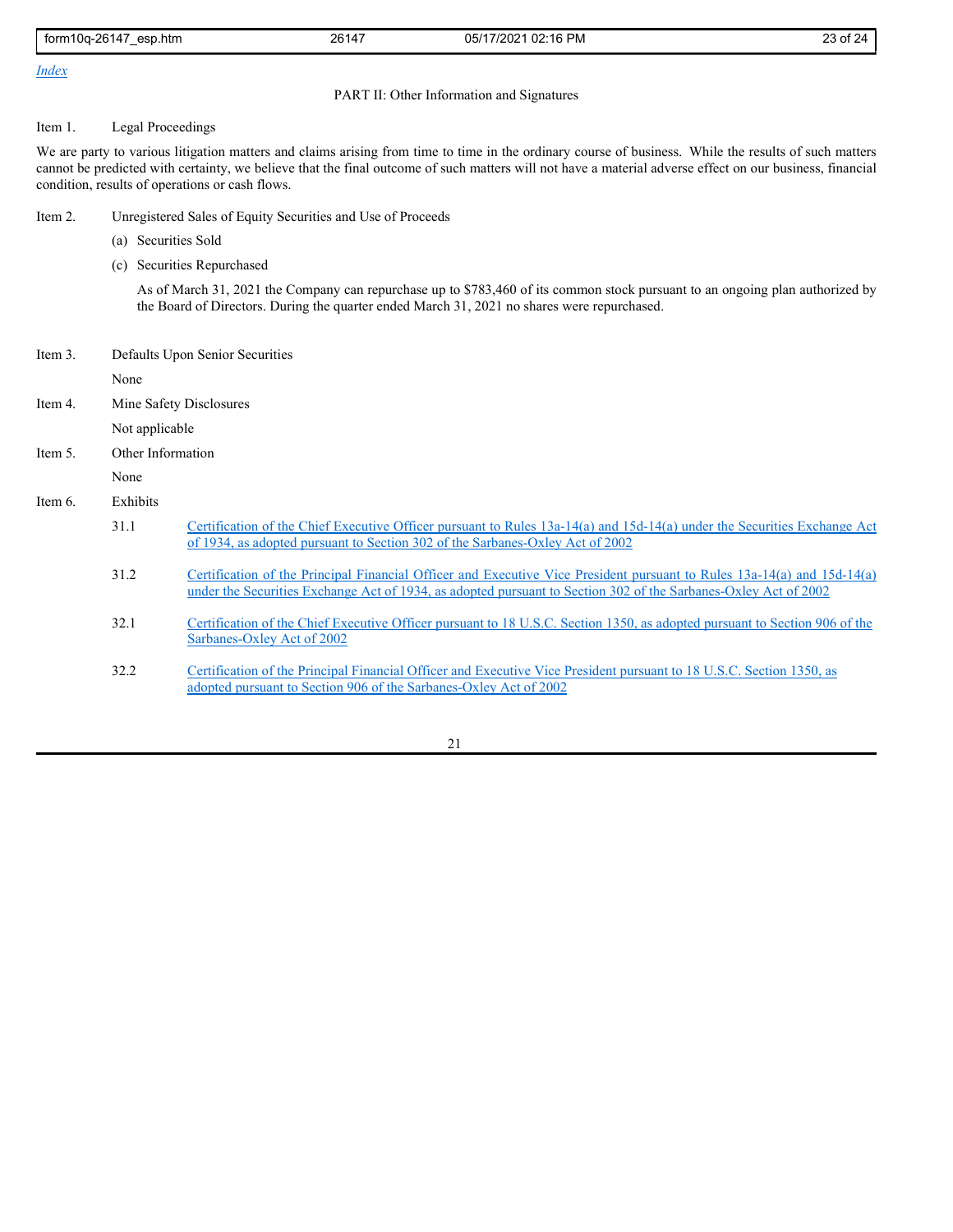| form10q-26147_esp.htm | 26147 | 05/17/2021 02:16 PM | 24 of 24 |
|-----------------------|-------|---------------------|----------|
| <b>Index</b>          |       |                     |          |
|                       |       |                     |          |

#### S I G N A T U R E S

Pursuant to the requirements of the Securities Exchange Act of 1934, the registrant has duly caused this report to be signed on its behalf by the undersigned thereunto duly authorized.

ESPEY MFG. & ELECTRONICS CORP.

/s/ Patrick Enright Jr. Patrick Enright Jr. President and Chief Executive Officer

/s/David O'Neil David O'Neil Principal Financial Officer and Executive Vice President

Date: May 17, 2021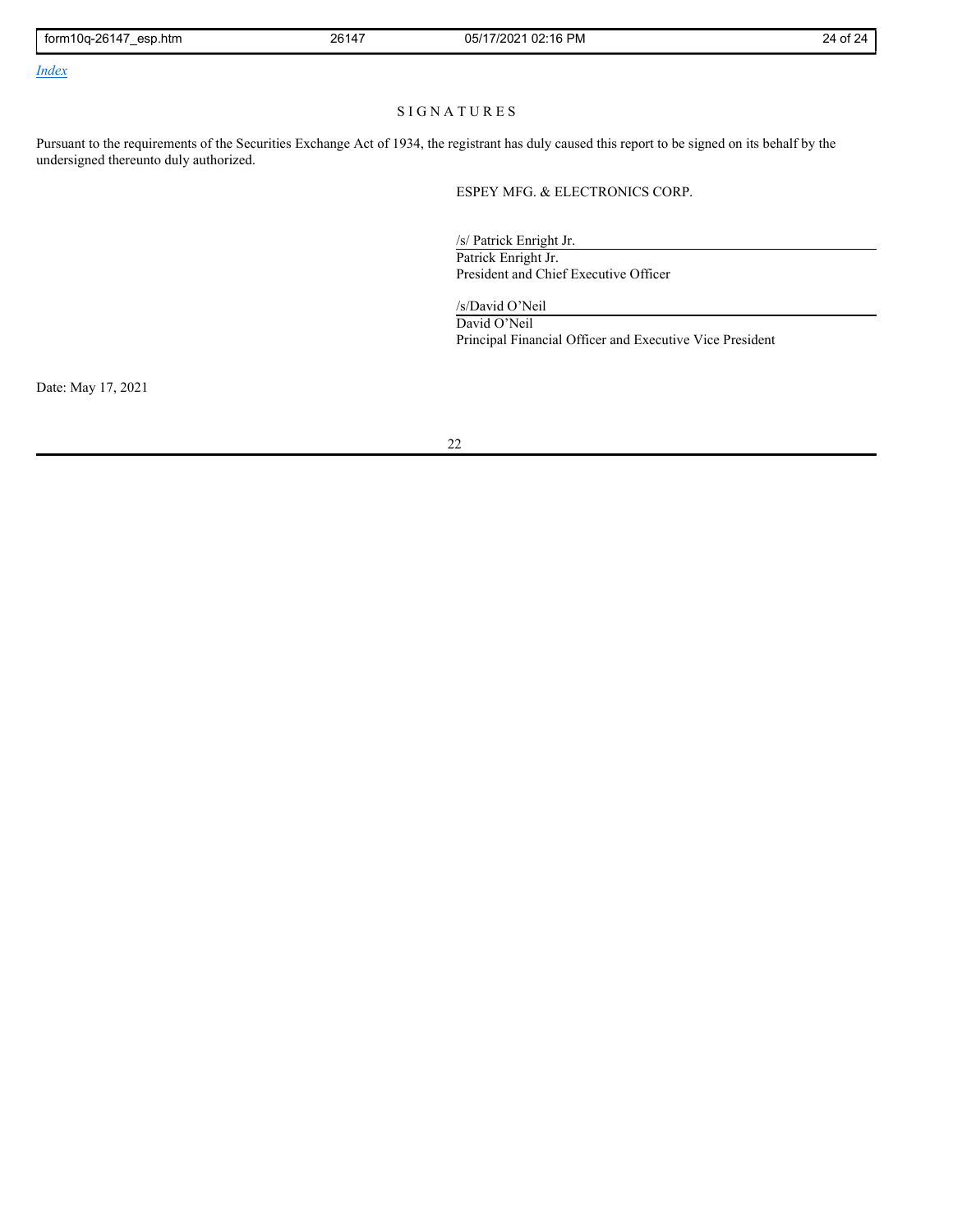#### EXHIBIT 31.1

Certification of the Chief Executive Officer Pursuant to Rules 13a-14(a) and 15d-14(a) under the Securities Exchange Act of 1934, as adopted pursuant to Section 302 of the Sarbanes-Oxley Act of 2002

I, Patrick Enright Jr., certify that:

- 1. I have reviewed this quarterly report on Form 10-Q of Espey Mfg. & Electronics Corp;
- 2. Based on my knowledge, this report does not contain any untrue statement of a material fact or omit to state a material fact necessary to make the statements made, in light of the circumstances under which such statements were made, not misleading with respect to the period covered by this report;
- 3. Based on my knowledge, the financial statements, and other financial information included in this report, fairly present in all material respects the financial condition, results of operations and cash flows of the registrant as of, and for, the periods presented in this report;
- 4. The registrant's other certifying officer and I are responsible for establishing and maintaining disclosure controls and procedures (as defined in Exchange Act Rules 13a-15(e) and 15(d)-15(e)) and internal control over financial reporting (as defined in Exchange Act Rules 13a-15(f) and 15  $(d)-15(f)$  for the registrant and have:
	- (a) Designed such disclosure controls and procedures, or caused such disclosure controls and procedures to be designed under our supervision, to ensure that material information relating to the registrant, including its consolidated subsidiaries, is made known to us by others within those entities, particularly during the period in which this report is being prepared;
	- (b) Designed such internal control over financial reporting, or caused such internal control over financial reporting to be designed under our supervision, to provide reasonable assurance regarding the reliability of financial reporting and the preparation of financial statements for external purposes in accordance with generally accepted accounting principles;
	- (c) Evaluated the effectiveness of the registrant's disclosure controls and procedures and presented in this report our conclusions about the effectiveness of the disclosure controls and procedures, as of the end of the period covered by this report based on such evaluation; and
	- (d) Disclosed in this report any change in the registrant's internal control over financial reporting that occurred during the registrant's most recent fiscal quarter (the registrant's fourth fiscal quarter in the case of an annual report) that has materially affected, or is reasonably likely to materially affect, the registrant's internal control over financial reporting; and
- 5. The registrant's other certifying officer and I have disclosed, based on our most recent evaluation of internal control over financial reporting, to the registrant's auditors and the audit committee of registrant's board of directors (or persons performing the equivalent functions):
	- (a) All significant deficiencies and material weaknesses in the design or operation of internal control over financial reporting which are reasonably likely to adversely affect the registrant's ability to record, process, summarize and report financial information; and
	- (b) Any fraud, whether or not material, that involves management or other employees who have a significant role in the registrant's internal control over financial reporting.

Date: May 17, 2021

/s/ Patrick Enright Jr. Patrick Enright Jr. President and Chief Executive Officer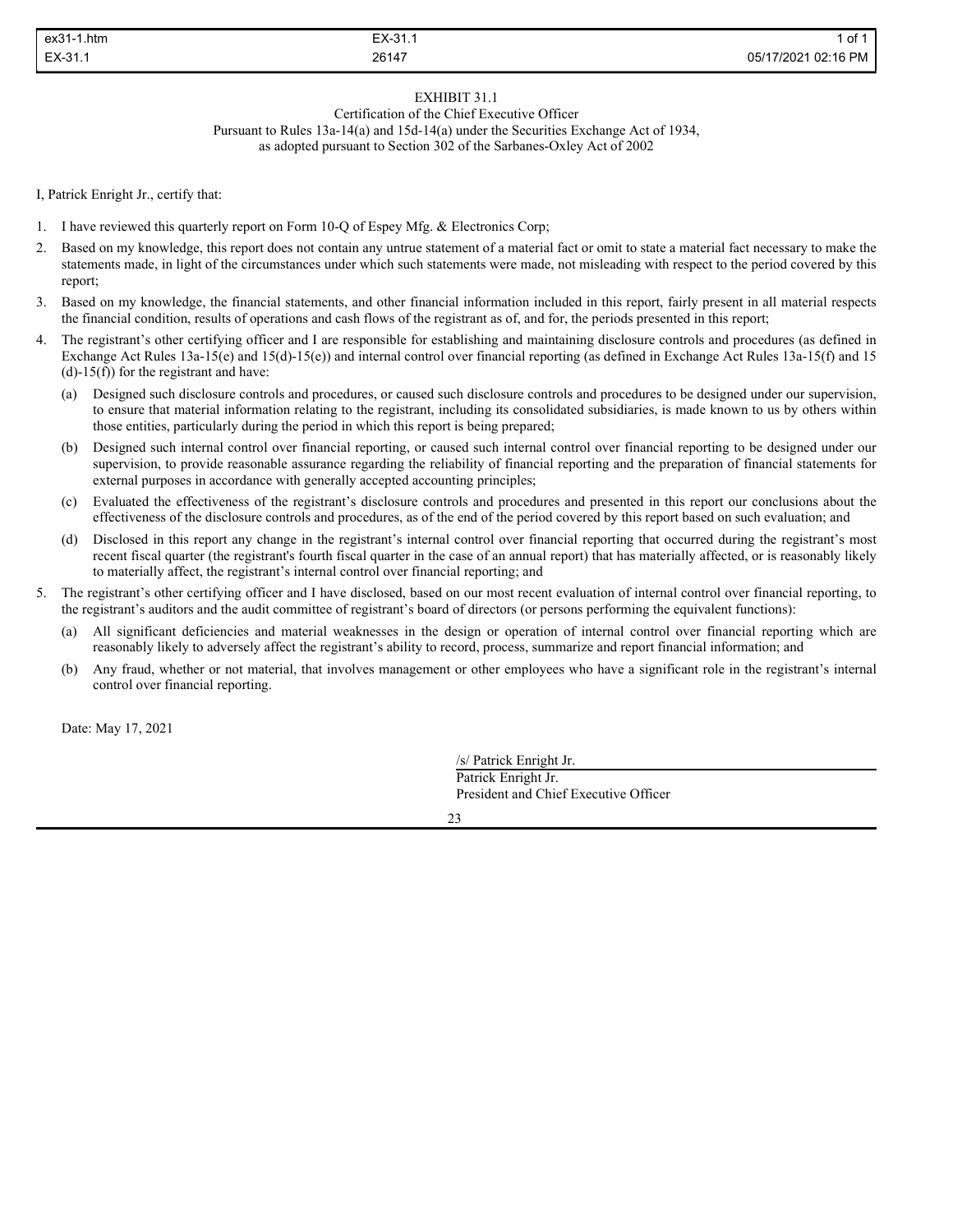| $ex31-2.htm$ | EX-31.2 | 1 of 1              |
|--------------|---------|---------------------|
| EX-31.2      | 26147   | 05/17/2021 02:16 PM |

#### EXHIBIT 31.2

Certification of the Principal Financial Officer and Executive Vice President Pursuant to Rules 13a-14(a) and 15d-14(a) under the Securities Exchange Act of 1934, as adopted pursuant to Section 302 of the Sarbanes-Oxley Act of 2002

I, David O'Neil, certify that:

- 1. I have reviewed this quarterly report on Form 10-Q of Espey Mfg. & Electronics Corp;
- 2. Based on my knowledge, this report does not contain any untrue statement of a material fact or omit to state a material fact necessary to make the statements made, in light of the circumstances under which such statements were made, not misleading with respect to the period covered by this report;
- 3. Based on my knowledge, the financial statements, and other financial information included in this report, fairly present in all material respects the financial condition, results of operations and cash flows of the registrant as of, and for, the periods presented in this report;
- 4. The registrant's other certifying officer and I are responsible for establishing and maintaining disclosure controls and procedures (as defined in Exchange Act Rules 13a-15(e) and 15(d)-15(e)) and internal control over financial reporting (as defined in Exchange Act Rules 13a-15(f) and 15  $(d)-15(f)$  for the registrant and have:
	- (a) Designed such disclosure controls and procedures, or caused such disclosure controls and procedures to be designed under our supervision, to ensure that material information relating to the registrant, including its consolidated subsidiaries, is made known to us by others within those entities, particularly during the period in which this report is being prepared;
	- (b) Designed such internal control over financial reporting, or caused such internal control over financial reporting to be designed under our supervision, to provide reasonable assurance regarding the reliability of financial reporting and the preparation of financial statements for external purposes in accordance with generally accepted accounting principles;
	- (c) Evaluated the effectiveness of the registrant's disclosure controls and procedures and presented in this report our conclusions about the effectiveness of the disclosure controls and procedures, as of the end of the period covered by this report based on such evaluation; and
	- (d) Disclosed in this report any change in the registrant's internal control over financial reporting that occurred during the registrant's most recent fiscal quarter (the registrant's fourth fiscal quarter in the case of an annual report) that has materially affected, or is reasonably likely to materially affect, the registrant's internal control over financial reporting; and
- 5. The registrant's other certifying officer and I have disclosed, based on our most recent evaluation of internal control over financial reporting, to the registrant's auditors and the audit committee of registrant's board of directors (or persons performing the equivalent functions):
	- (a) All significant deficiencies and material weaknesses in the design or operation of internal control over financial reporting which are reasonably likely to adversely affect the registrant's ability to record, process, summarize and report financial information; and
	- (b) Any fraud, whether or not material, that involves management or other employees who have a significant role in the registrant's internal control over financial reporting.

Date: May 17, 2021

/s/David O'Neil

David O'Neil Principal Financial Officer and Executive Vice President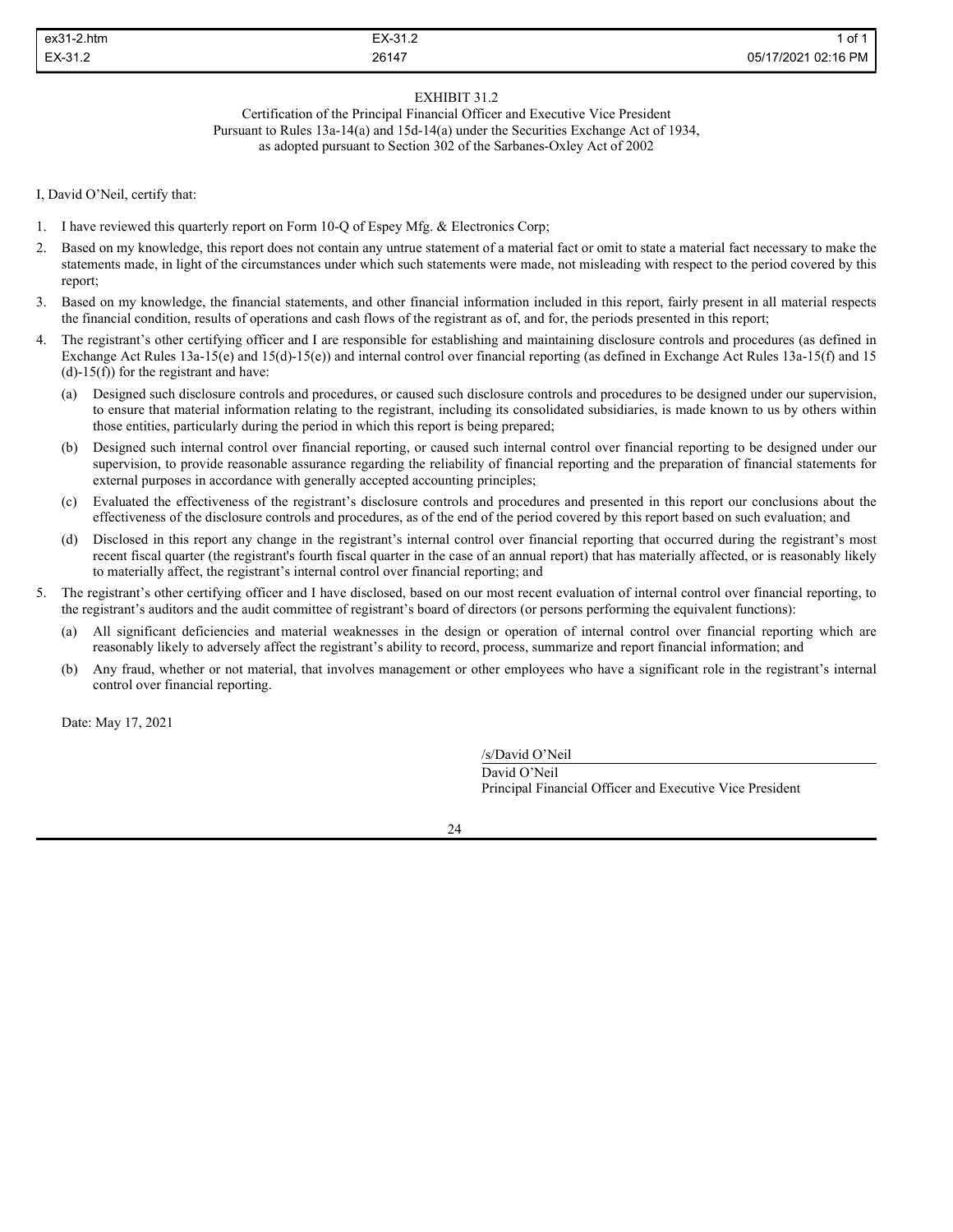| ex32-<br>1.htm | $\mathbf{v}$<br>$\sim$<br>– ∟X- ≦<br>-JZ. | 0t                                        |
|----------------|-------------------------------------------|-------------------------------------------|
| EX-32.1        | 26147                                     | 05/17/2021<br>PM<br>02:16<br>$\mathbf{u}$ |

#### EXHIBIT 32.1

Certification of the Chief Executive Officer pursuant to 18 U.S.C. Section 1350, as adopted pursuant to Section 906 of the Sarbanes-Oxley Act of 2002

In connection with this quarterly report of Espey Mfg. & Electronics Corp. (the "Company") on Form 10-Q for the period ended March 31, 2021 as filed with the Securities and Exchange Commission on the date hereof (the "report"), I, Patrick Enright Jr., President and Chief Executive Officer of the Company, certify, pursuant to 18 U.S.C. Section 1350, as adopted pursuant to Section 906 of the Sarbanes-Oxley Act of 2002, that to my knowledge:

- 1. The report fully complies with the requirements of Section 13(a) or 15(d) of the Securities Exchange Act of 1934; and
- 2. The information contained in this report fairly presents, in all material respects, the financial condition and results of operations of the Company.

Date: May 17, 2021

/s/ Patrick Enright Jr. Patrick Enright Jr. President and Chief Executive Officer